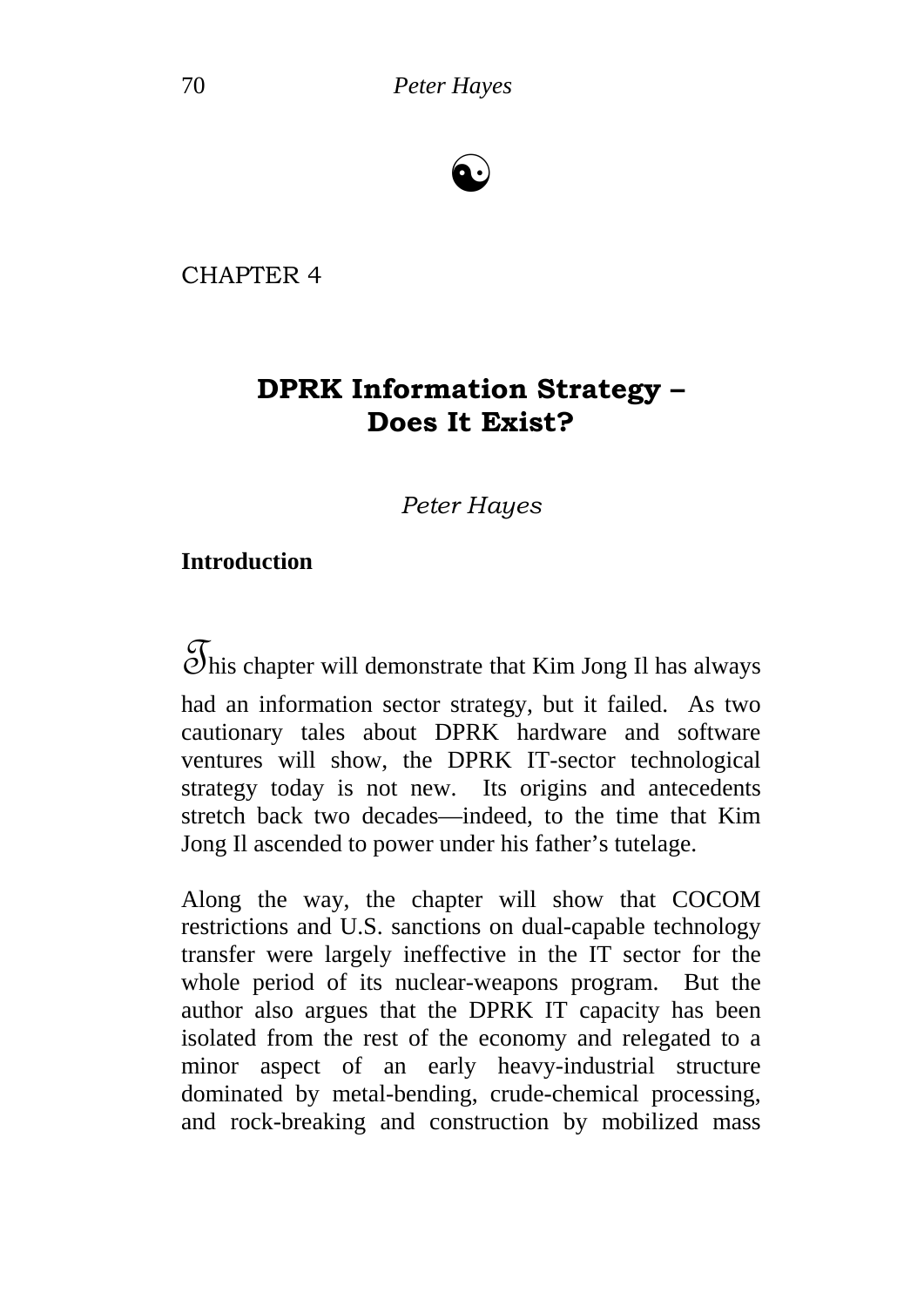labor. This outcome was due partly to the specific IT strategy selected by the DPRK leadership and partly to the reluctance of DPRK industrial management to adopt automation technology and software in various sectors. Thus, the strategy failed to create a dynamic economy stimulated by information technology. Consequently, the DPRK finds itself as one of the least network-ready and most isolated societies on the planet.

In light of these lessons, the author suggests that the international community and the DPRK leadership should explore three niche-network opportunities in the early transitional period before the DPRK embarks on a structural adjustment. These are networks for niche markets in software and information processing, minerals exports, and interconnected network corridors.

In conclusion, the author notes that the current shift to proto-markets and technocratic planning in the DPRK runs the risk that old bad habits will reassert themselves. Information, training, and networked knowledge support systems can help the DPRK leadership to avoid these pitfalls. Finally, he suggests that supporting nascent social networks into the DPRK is crucial to social and political stability in the DPRK.

#### **Cautionary Tales**

1

#### *Early Efforts to Make Integrated Circuits*

By the early 1980s, the DPRK had already established its first factory to produce first-generation  $\text{ICs}$ <sup>58</sup> To support

 $<sup>58</sup>$  This section draws on the following two sources: S. M. Deval,</sup> *Terminal Report on Project: DP/DRK/79/003, Establishment of Digital Bi-Polar Integrated Circuit Plant in DPR of Korea,* Electronics Trade and Technology Development Corporation Ltd, Government of India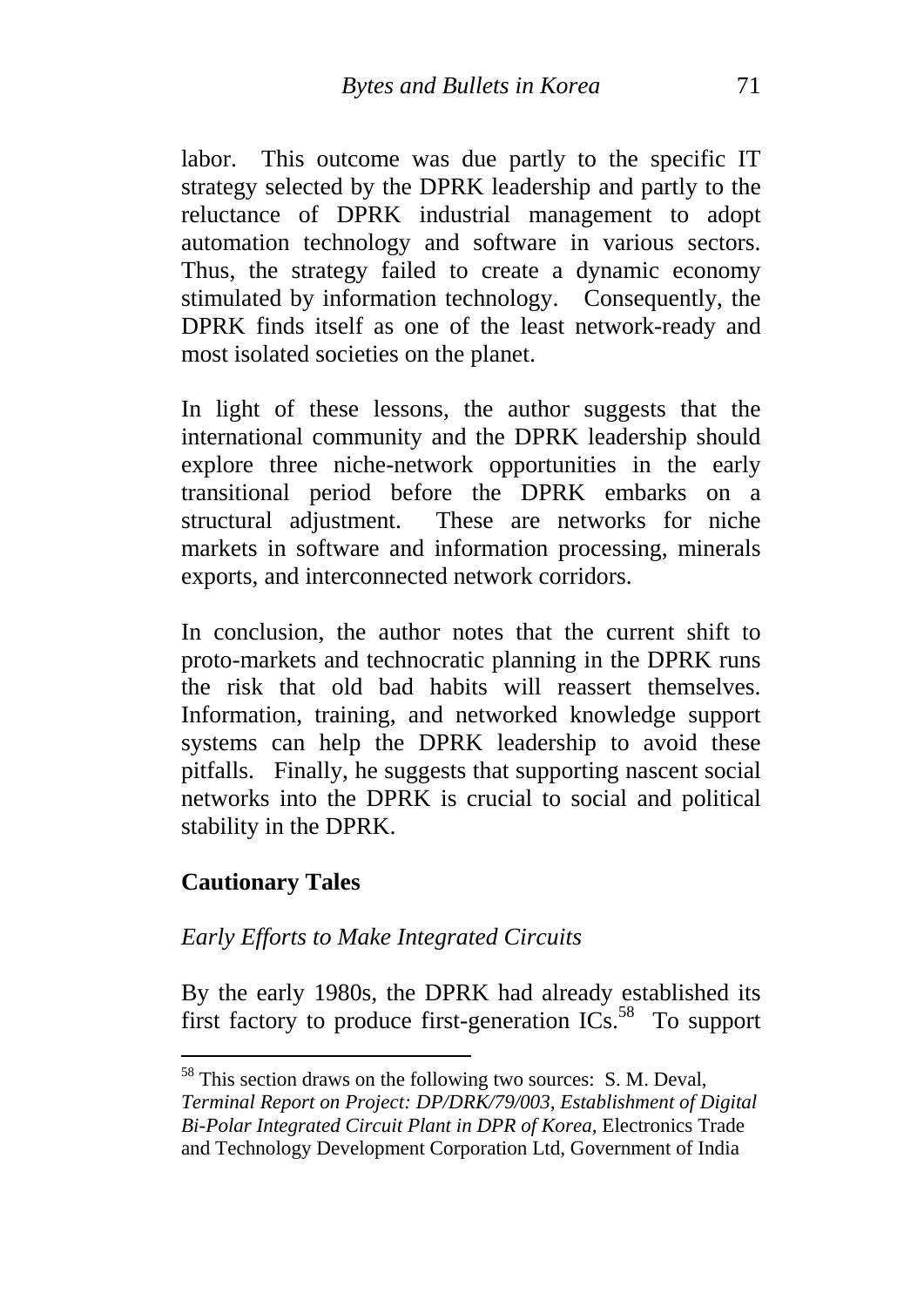this technology strategy, the DPRK drew on international assistance to create a training and research facility -- the subject of this section.

The project originated in 1979 -- the year that the UNDP first established a "window" in Pyongyang and the DPRK became eligible for UNDP assistance. The DPRK Government requested the UN Industrial Development Organization (UNIDO) in Vienna to formulate a project to construct an IC pilot plant (modeled on a UNIDO project in Romania) for the Electronics Institute within the DPRK Academy of Sciences.59

While UNDP pondered on whether such a plant was the kind of project that UN technical assistance should be supporting in the DPRK, UNIDO proceeded to identify potential suppliers for the project by contacting no less than 56 companies, four of which responded. In May 1981, UNIDO selected ETTDC, an Indian Government firm, to support the project, largely due to its ability to circumvent  $COCOM$  sanctions and supply the requested equipment.<sup>60</sup>

Enterprise, New Delhi, no date but circa early 1987; and R. El Haddidy, G.P. Putnam, *Establishment of a Pilot Plant and Training Center for Bipolar Digital Integrated Circuits,* Draft Project Terminal Report, United Nations Industrial Development Organization, Vienna, February 27, 1987.<br><sup>59</sup> Hadidy, op cit, p. 3, p. 8.<br><sup>60</sup> The other offers were from Semcotec and Lemis (both Austrian

firms) for \$14 million and 13.5 million respectively; and Promashexport (former Soviet Union), no costs provided. ETTDC's winning offer was \$5.9 million. Other western firms declined to enter bids due to COCOM export embargo restrictions. Ibid, pp. 11, 29. ETTDC was selected for its basic competence even though it had never actually installed such a plant elsewhere. ETTDC planned to use western suppliers for the crystal pulling and mask making components of the project, but these eventually pulled out due to COCOM, resulting in the removal of these elements from the project altogether. ETTDC attempted to fill this gap with a Japanese supplier in 1983-4, but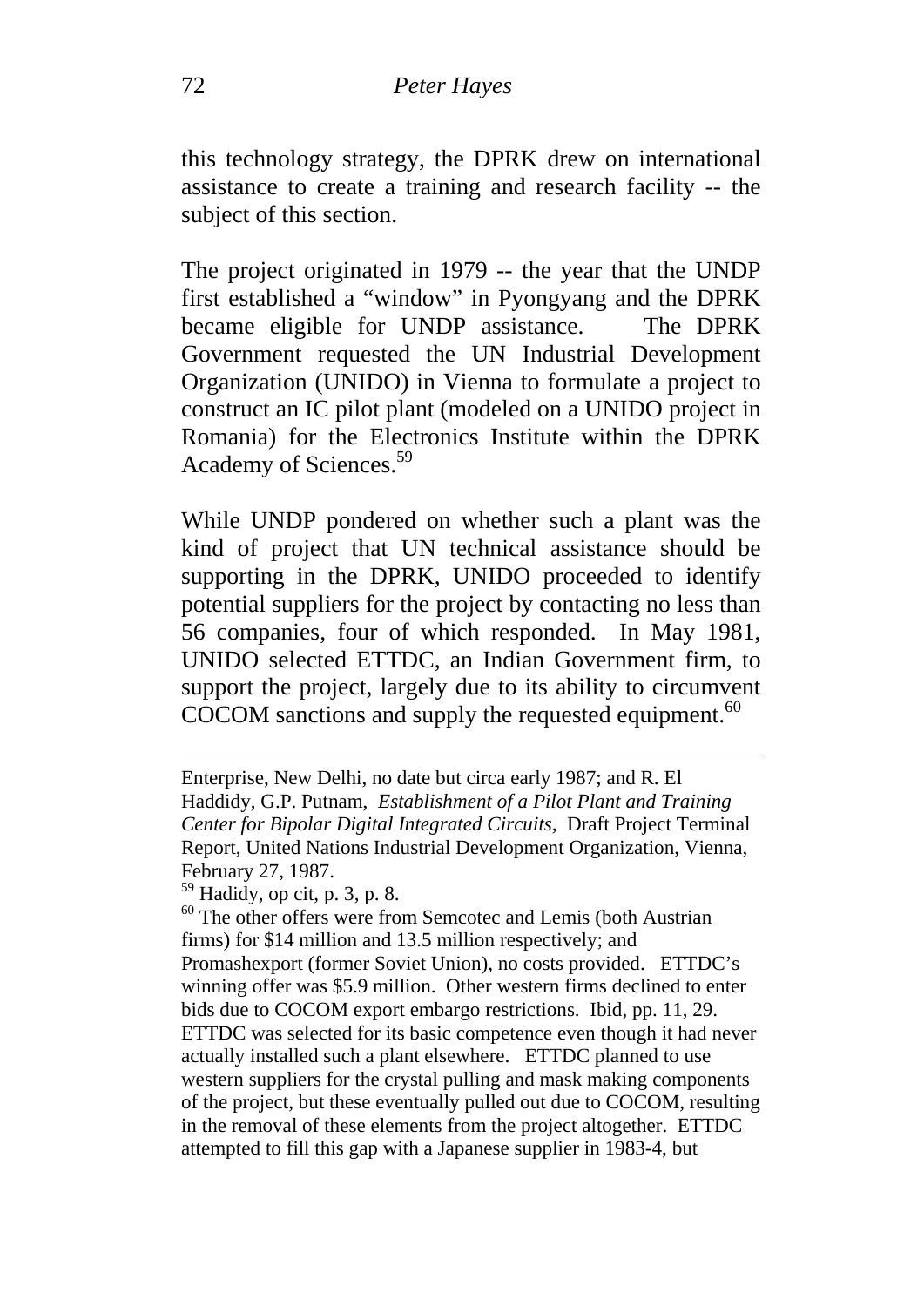Indeed, the UN consultant who reviewed the draft project in 1981 concluded that the proposed plant could make up to 50 million units if it operated in three shifts, and that it would be difficult to control and restrict the use of the end product to industrial automation, whatever was said by the  $DPRK<sup>61</sup>$  At the same time, UNDP questioned whether the plant was appropriate for the DPRK development strategy (as a poor country), and reiterated concerns that the plant was a production rather than a pilot factory for research and training. However, after further review and cutting back on the scope of the pilot plant,<sup>62</sup> the project went ahead in a comedy of errors typical of aid projects in the DPRK at this time.

The plant itself was delivered to DPRK over the period June 1983 to October 1986, and was installed in a building constructed by October 1986. The plant was transferred to the DPRK government in December of 1986. As is often the case in the DPRK, the building was not suitable for its

eventually, this company advised that it too was blocked by COCOM. UNIDO tried to find alternate suppliers (Jenoptic from East Germany and Metronex in Poland), but they proved too expensive and unable to supply the specific IC technology required. Ibid p. 29 and see below.<br><sup>61</sup> Pp. 12-13. <sup>62</sup> The original scope covered four steps: crystal pulling to make

polished silicon wafers from sand; mask making whereby a set of chrome-plated masks for each layer of the IC are made from a circuit design using a precision-optical process; wafer processing in which several circuit layers are deposited on a silicon wafer using masks so that a wafer contains hundreds of IC chips; and assembly and test, wherein the finished chips are separated from the wafer and bonded to lead frames, and then connected with wires and terminal pins in plastic to produce the IC for testing. The final scope eliminated the more demanding first two steps, not least because the available supplier (ETTDC) could not provide these technologies). The UN also questioned the DPRK request for gold doping for 74H IC series for what was ostensibly a training plant.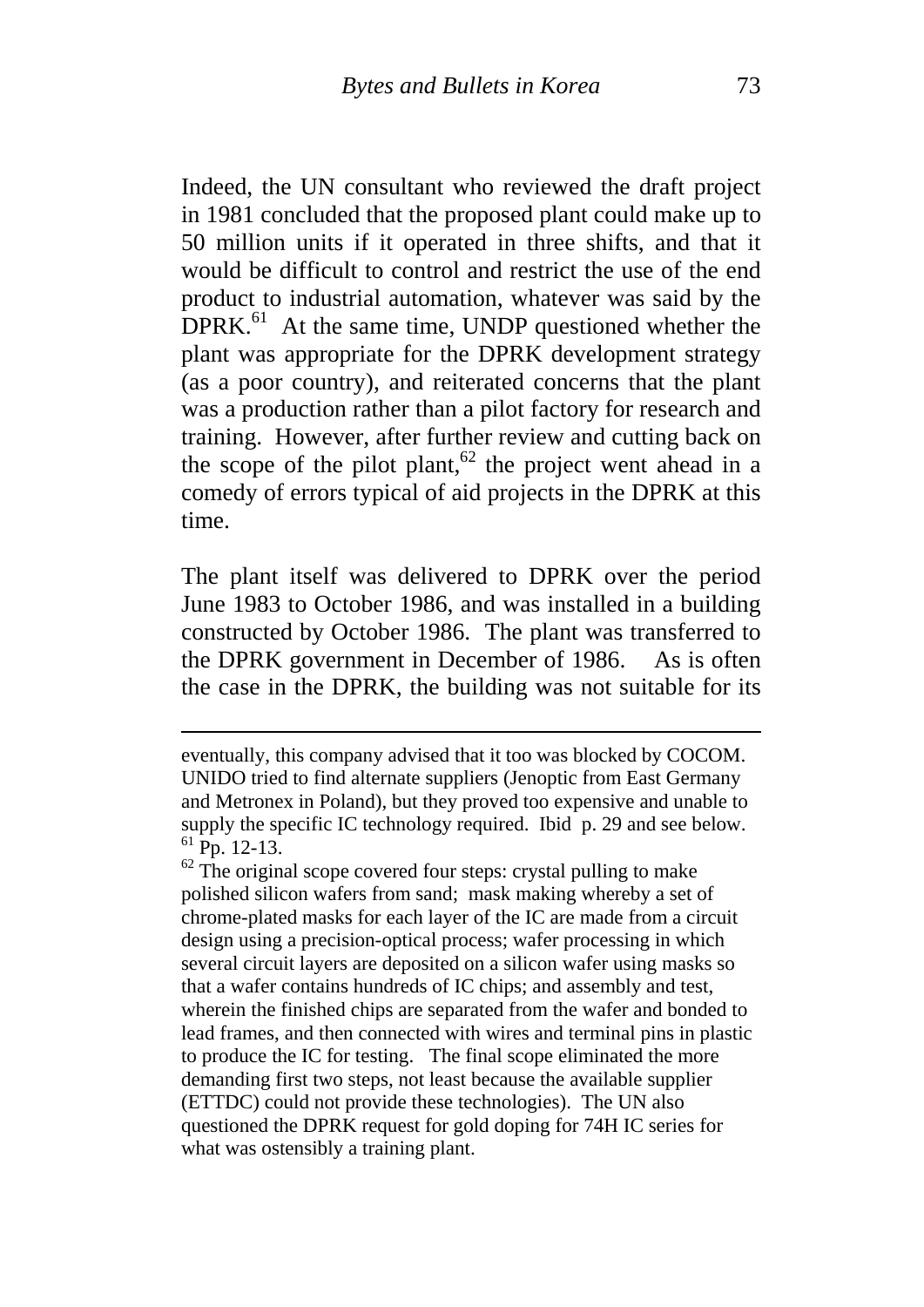end use, being made of masonry and rough plaster, that created dust inimical to the production process of the plant. In addition, most of the electrical wiring, paint, windows, and fixtures were unsuitable for the facility, and the power supply for the plant proved to be highly unstable with severe voltage spikes. $63$ 

The ETTDC also trained the DPRK Electronics Institute staff at the Indian Institute of Technology in Delhi. However, the DPRK graduates were insufficiently trained in IC technology, reducing the number of trainees from 10 to three to four at a time. Two training sessions were conducted—one in August-October 1983, and a second in November 1983-January 1984. However, the lack of English language skills in the DPRK trainees combined with late arrival for training in India rendered the training almost useless. Other than a study tour of IC production facilities, all the actual training was "hands-on" at the plant during construction and testing phase in the DPRK itself.<sup>64</sup> The early test runs showed that the DPRK could produce 7400 and 7600 ICs provided that the wafer and masking components were provided from outside sources. By January 1986, a team of 19 DPRK engineers had made 5841 chips at a 72 percent yield rate. By the end of 1986, more than 30,000 units had been processed, with a 70 percent plus yield rate.<sup>65</sup>

This bit of historical insight demonstrates two important facts that remain salient today. First -- as will become evident below -- today's DPRK IT-sector technological strategy is not new. Its origins and antecedents stretch back two decades -- indeed, to the time that Kim Jong Il ascended to power under his father's tutelage. Thus,

 $^{63}_{64}$  Ibid, pp. 20-25.<br>  $^{64}_{65}$  pp. 26-28.<br>  $^{65}_{65}$  p. 38.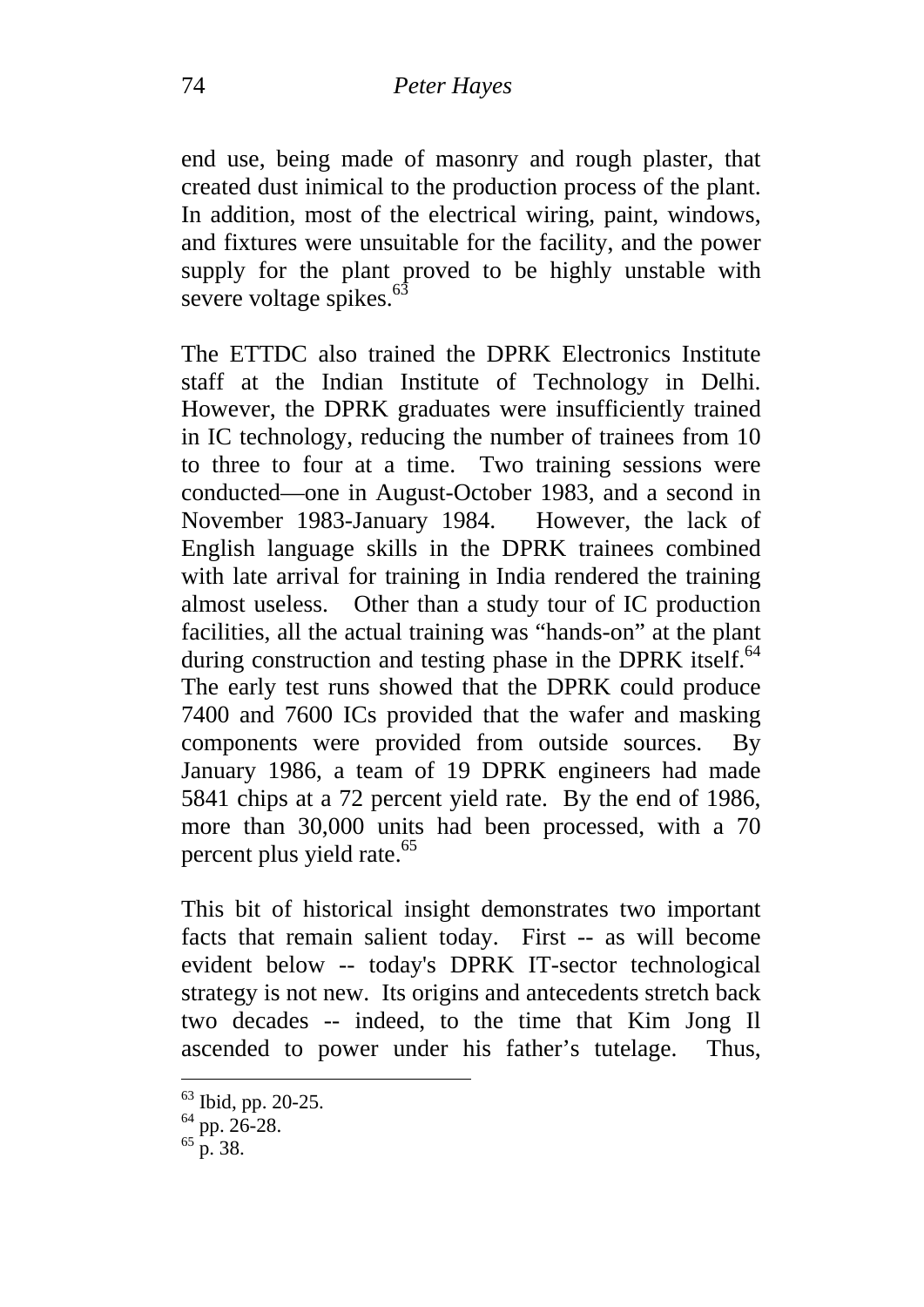whatever its strengths and weaknesses, Kim Jong Il has crafted an IT strategy for the DPRK economy for as long as he has been in charge.

Second, COCOM restrictions and U.S. sanctions on dualcapable technology transfer were always ineffective in the IT sector in relation to the DPRK for the whole period of its nuclear-weapons program. At best, they slowed the number and timing of production of computer and related equipment to economic agencies in the DPRK. In the author's observation, leading party organs and high-level agency officials have always had current or next-generation computers available to them. Line agencies have had second, third, fourth generation computers in use in production facilities (for example, in the power dispatch center in Pyongyang). Finally, researchers in the DPRK are always starved for computing power but even they have low-end computers to run CADCAM and other software.

If the leadership and line agencies always had at least some computers, one can infer that the military-industrial complex has had state-of-the-art imported computer technology for its own research and development programs. To suggest otherwise is laughable, especially today. This makes continuing US restriction on transferable MTOPS to the DPRK in small computers to the equivalent of a 386 machine simply irrelevant. It is the political equivalent of a gang boss muttering an invective to a rival gang across the street. It may be heard, it may irritate, but it is more about the gang boss talking to himself than about debilitating the rival.

A personal anecdote may serve to highlight this irony. When hosting a DPRK study tour in the United States a few years ago, we managed to separate the salt-of-the-earth engineers from the "environmental journalist"-cum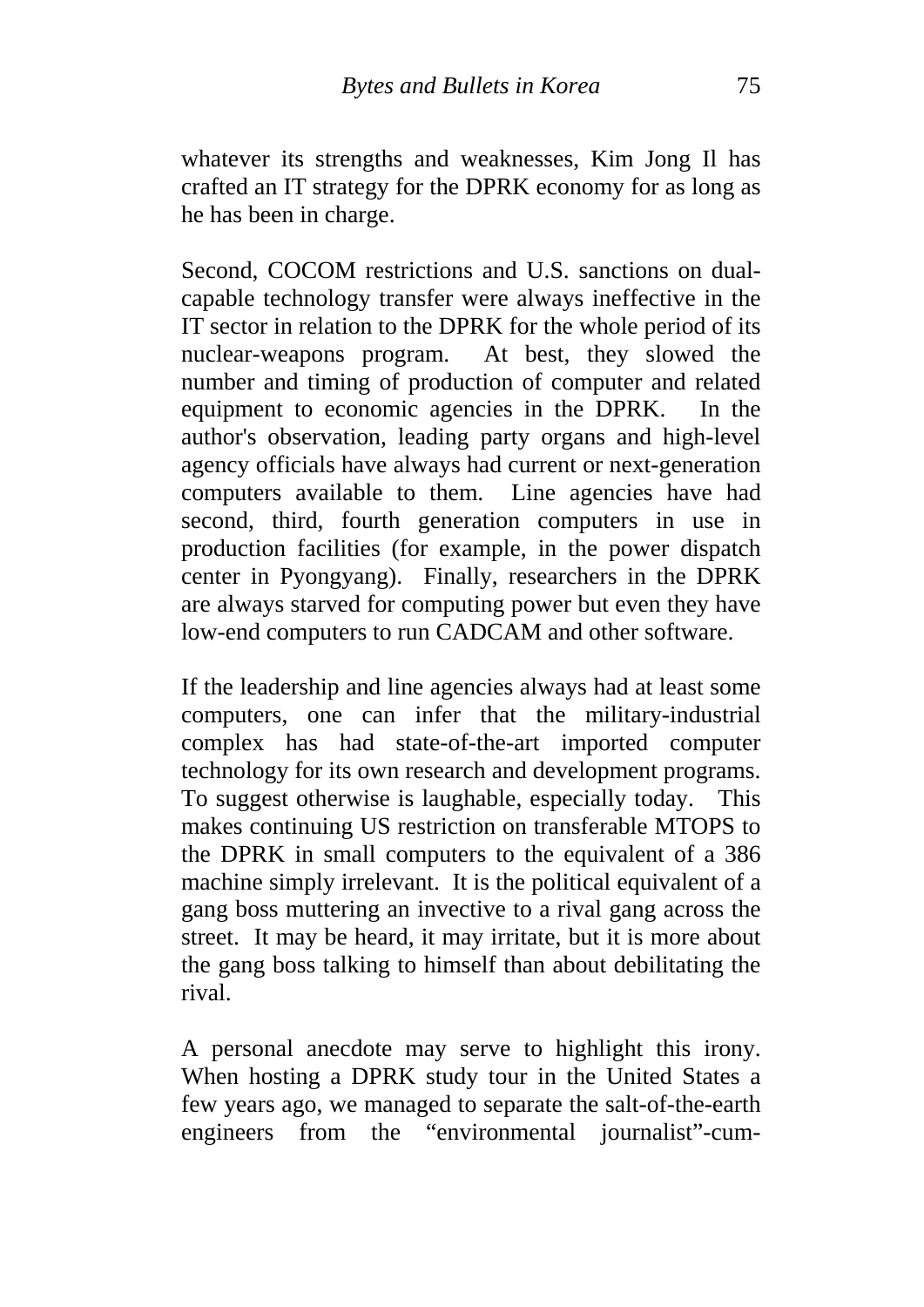controller who we referred to as the "gorilla," his function being so plainly evident. We took the engineers to Cody's, one of the most famous American bookstores and let them loose, saying that they each had \$100 to spend. Plainly frightened, they headed past the fiction shelves, past the non-fiction shelves to the only "safe" section … computer software. They carefully chose software manuals and went to the cashier's counter. I looked at each manual and found most had a CD-ROM tucked inside the back cover. I found that in the tiny print explaining that export of this software is not permitted to, amongst others, the DPRK. I had to explain that in the land of free speech, I could not let them buy and take home these books. Unfortunately, the gorilla turned up very flushed and angry at that moment, so the experiment in freedom was terminated promptly.

#### *Commercial Software or Industrial Modernization*

In the mid-eighties, the DPRK established the PIC -- one of seven key institutions known today to work in the software sector in the DPRK. $^{66}$  The PIC was described as a "computer systems development and training center" which would establish an *Information, Planning, Analysis and Management Group* that in turn would develop computerbased, modern management techniques. PIC was also to create a *Computer Group* that would: promote use of computers by DPRK government and industries, act as a

<sup>66</sup> The other software activities are: Academy of Sciences; Korea Computer Center; Silver Star (Unbyol) Laboratories; Kim Il Sung University; Kim Chaek University of Technology; Pyongyang Computer Technology University. See Asian Technology Information Program*, Computer Software R&D in North Korea*, ATIP report 02.023, June 5, 2002, at www.atip.or.jp (commercial service). See also the pro-DPRK website http://www.korea-np.co.jp/pk/ for other details of these organizations released to promote their wares. This web site states that PIC was set up in 1986, whereas in the early nineties, the DPRK told the UNDP that it was set up in 1989.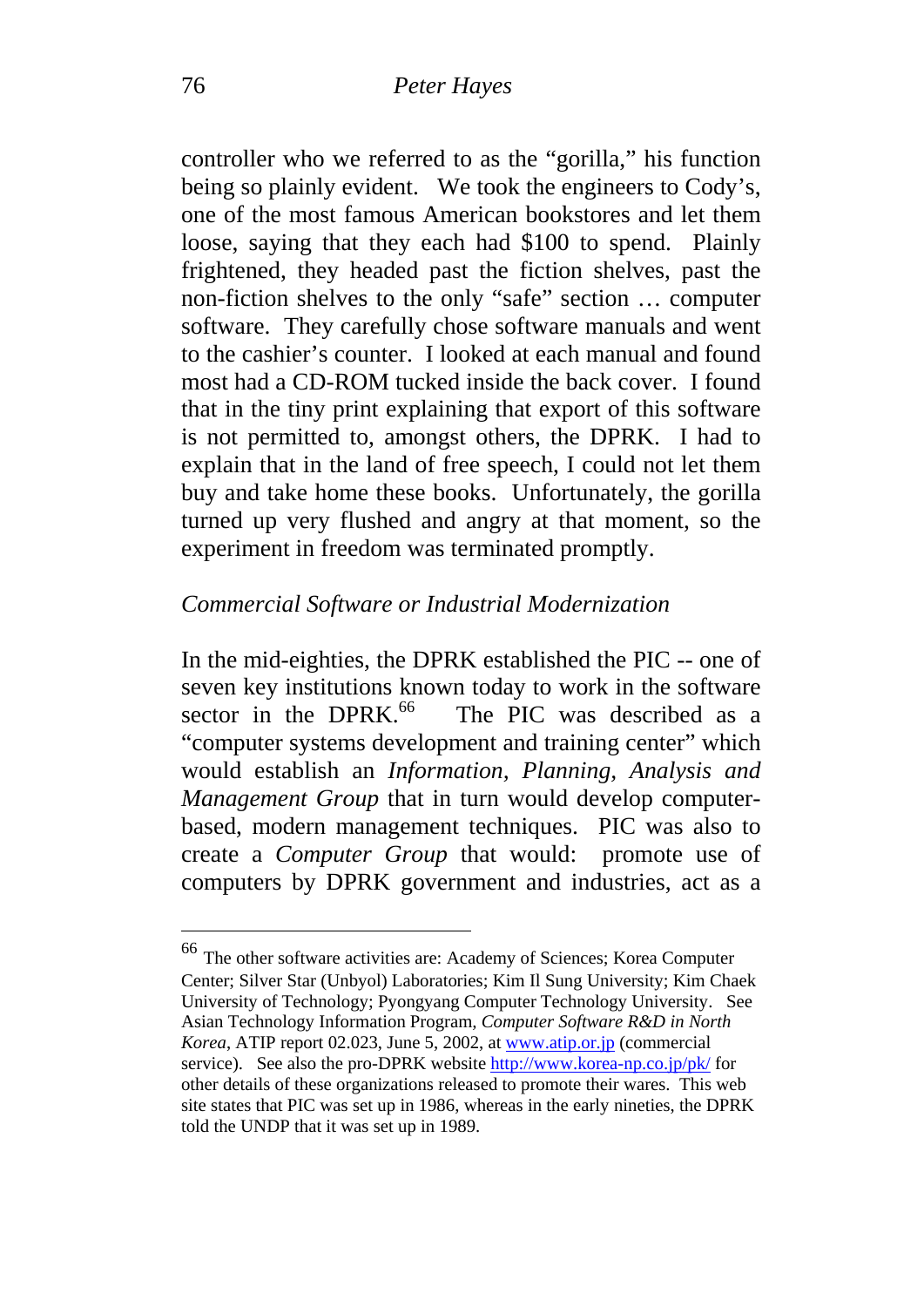"technology transfer" funnel or vehicle into the DRPK, train personnel in applying computers in government and industry, and develop software engineering and computer systems to be applied in industry. $67$  In phase one, management training combined with computerized support systems were to be delivered in the textiles, coal, and heavy machinery sectors. Specifically, the targeted entities were Pyongyang Textile Combine, Taean Heavy Machine complex, and Anju Coal Mine. In phase two, the steel and cement industries were next in line.

PIC was to work with the UNE to help these pilot enterprises to develop a new management culture for DPRK industry based on automated management systems. Each industry was to create a 15-person management assistance group for training and to be equipped with a LAN-networked computer system. They were to be trained in management information systems, operations research and optimization; production scheduling and control; decision support systems; and transport and distribution system. After training and implementation, each MAG was to hold workshops for other industrial entities in the same sector.

However, PIC pursued a computer-focused, hardware-led training program and failed to determine early on what steps an enterprise must take to apply computer-based

<sup>67</sup> UNDP, Project Achievement Form, *Democratic People's Republic of Korea DRK/89/002/A/01/99—Establishment of PYONGYANG INFORMATICS CENTRE (PIC),* mimeo, circa 1994, covering an untitled project evaluation February 1994 mission report (version 2) submitted to UNDP New York in March 1994. These reports were never published, due in part to sensitivities concerning the technology transfer component of the project noted in the cover memo: "Given the scrutiny that DPRK has received of late with regard to technology transfer especially where equipment may be concerned, it may not be wise to publicize certain achievements in this area."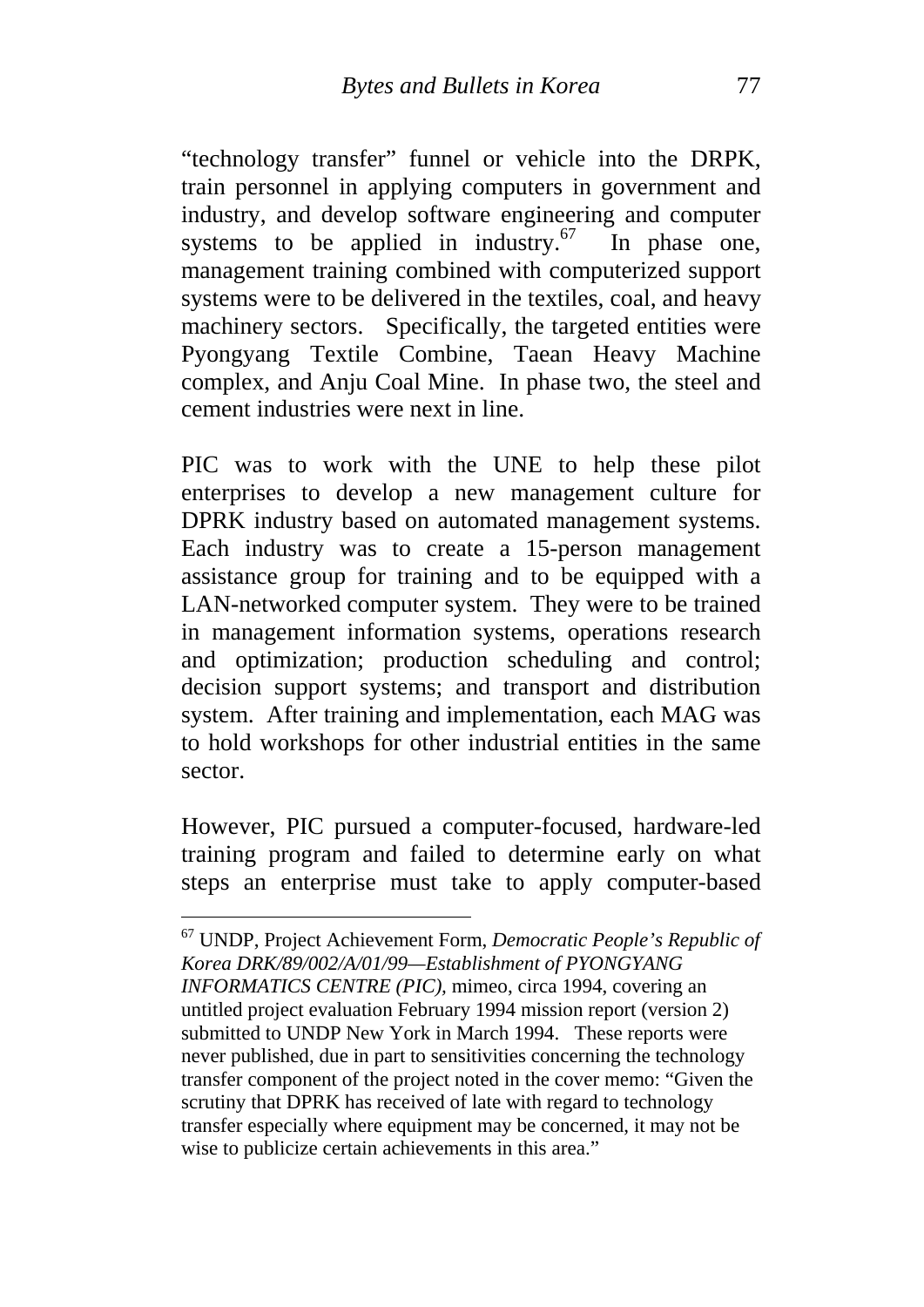management. Thus, although UNE sent trainees to Geneva, China, Switzerland, and the United Kingdom to study foreign markets and marketing research, international financial markets, and enterprise management in free-trade zones, it played second fiddle to PIC. UNE was unable to match its management insights with enterprise management information strategies and needs, let alone determine the requisite hardware and software support for information strategies to meet these needs that PIC should have supported. The industrial applications would have demanded that UNE and PIC identify enterprise-specific management information problems and solutions and only then design and implement enterprise-specific software and hardware support systems including data collection, entry, verification, and adequate training and support for managers and technical operators. Consequently, by the end of 1994, no computers had been installed in the three pilot industries. As the evaluation mission stated, the "target beneficiaries were possibly rushing into the process of computerization, without having first identified, reviewed and prioritized the management information problems which affect the quality of analysis and decisionmaking by management in their respective organizations."<sup>68</sup>

In reality, PIC was likely never much motivated to automate DPRK industry. In fact, PIC had formed in 1986, not 1989 as the UNDP was at first told, and began with a joint venture between the DPRK and Korean-Japanese interests called Pyongyang International Computer Management Centre. $69$  In 1988, the then head of PIC had visited Japan to explore setting up a Tokyo marketing office leading to an initial investment of US\$0.5 million

 $^{68}$  Ibid, p. A5.7.<br> $^{69}$  ibid, p. B2.2.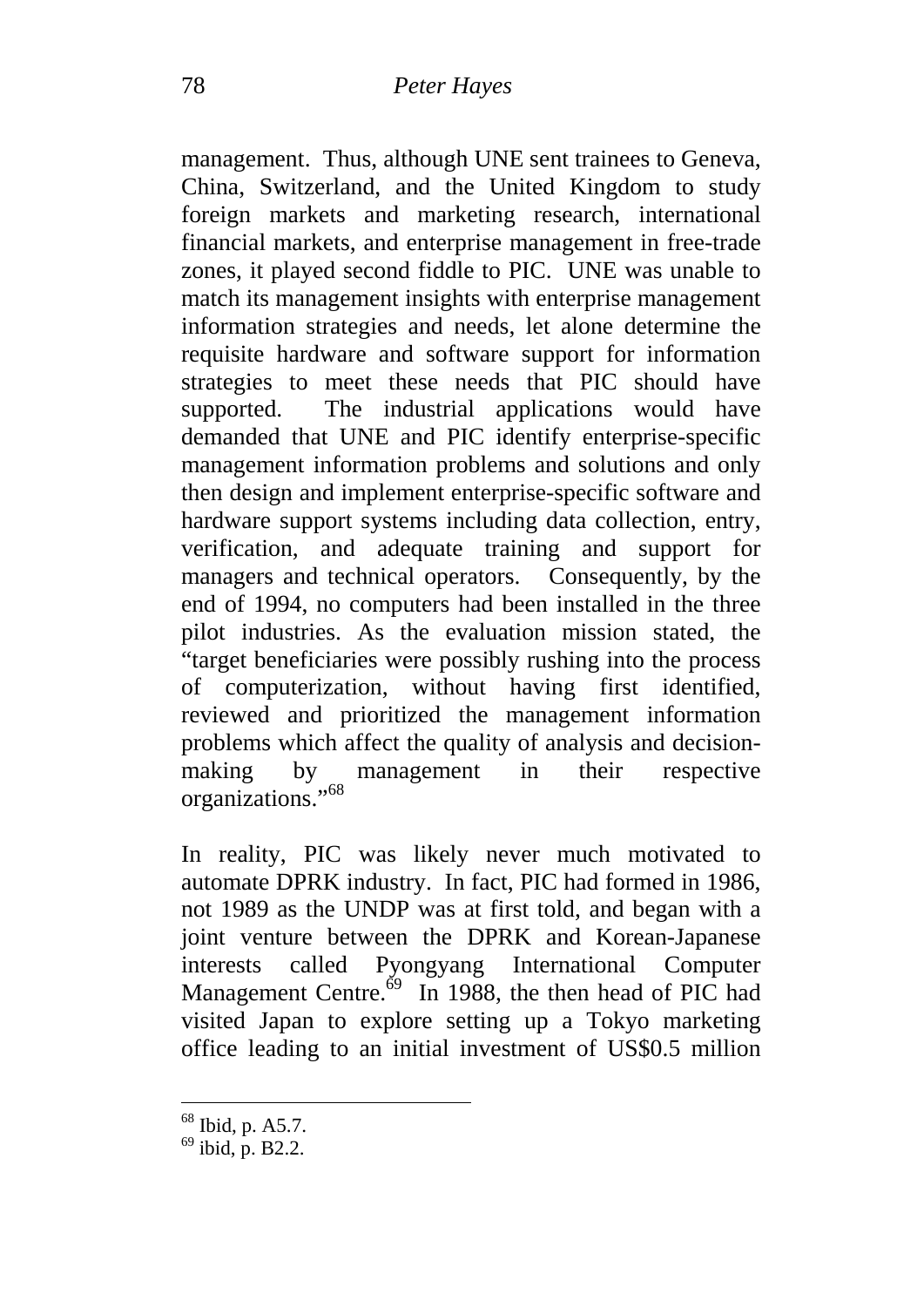and recurrent costs of US\$ 0.24 million per year and sales in Japan of US\$ 80,000 per year. By 1989, PIC had 30 personnel.

UNDP's US\$ 692,000 for PIC (of which US\$ 340,000 was to be spent on computer hardware) by 1994 had bought PIC a building and an increased staff of 80, of whom 70 were technical personnel. Indeed, not only a building for a computer center, but a hotel, restaurants, bar, shop, swimming pool and recreation facility (!). Trainings of PIC personnel in computer-based project management to enable PIC to support the three pilot industry automation efforts were held in India in Ahemadabad in January 1991. Sixty of the 80 technical personnel at PIC who constitute PIC's Computer Group were trained overseas in project management, database management, micro-computer networks, UNIX, and computer-assisted software engineering (CASE). Another 15 technicians trained in Bangalore and New Delhi, Osaka, and Singapore in computer technology.

The primary market for the computer group was software development and consulting, both in Japan and domestically (although the only known example of domestic work is the preparation of a database for the coal mining industry). Not only had PIC developed important Korean language software (including DOS interface/word processing/desk-top publishing) but also had a niche market for bespoke entertainment software in Japan. It had undertaken software projects for clients including a publisher, hotel reservation system, insurance data handling, container port management, etc., generating annual revenues of \$200,000 from Japan in 1993. Clients were not just Korean-Japanese but included Nissan Corporation.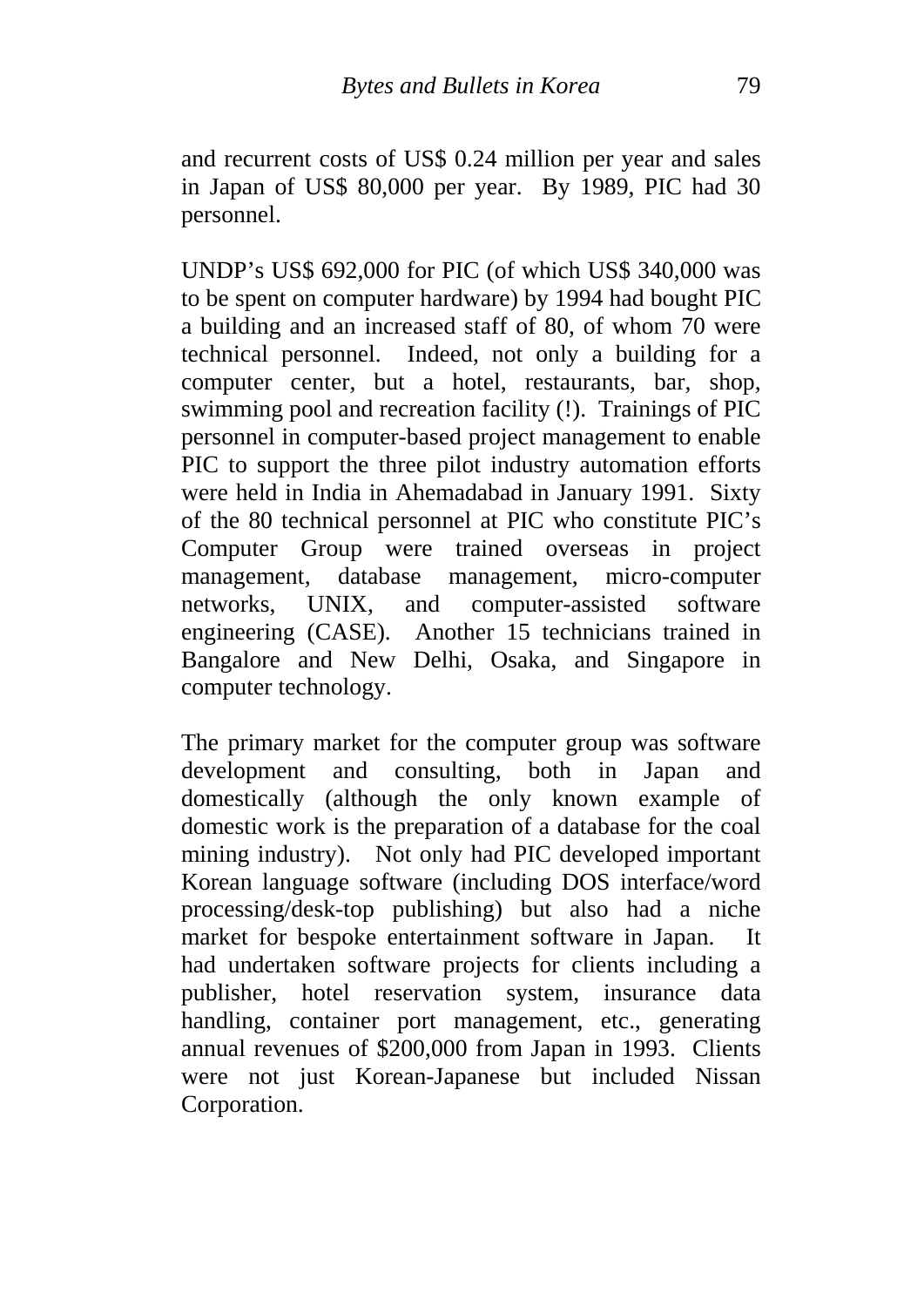PIC was highlighted at the 2001 Pyongyang Computer Program Expo and claims software production and marketing successes (see Figure 4.1 and Table 4.1). Reportedly, PIC's building burned down but was rebuilt - presumably as shown in the marketing image available today.

What lessons may be learnt from this glimpse into PIC's origins? First, the close link with Koreans resident in Japan is evident, both for investment and for marketing.

Second, the difficulty of linking the DPRK software capability either backwards or forwards in an organic relationship to DPRK industry is obvious. In part this difficulty arose from PIC's own early commercial origins and orientation, whatever song and dance it had to perform about industrial management to obtain UNDP's funding. Thus, PIC was always inclined to pay lip service to industrial management but to be motivated primarily by external software markets, especially in Japan.

But their inability to move automation into factories quickly also likely reflects the bureaucratic resistance of sectoral management to automated decision-support systems that entail redistribution of information within industrial enterprises. Opposition to automation of traditional metal-bending and batch-production process plants on the part of plant-level management (not to mention artisan workforces) is well known in both the West and the former Soviet countries. There is no reason to expect DPRK industry to be any less hide-bound or more inclined to adopt systems that enable top management to interrogate directly the production decisions and activities in the plant. Of course, there are many reasons for the moribund state of DPRK industry today—including the command-and-control allocation of resources, the lack of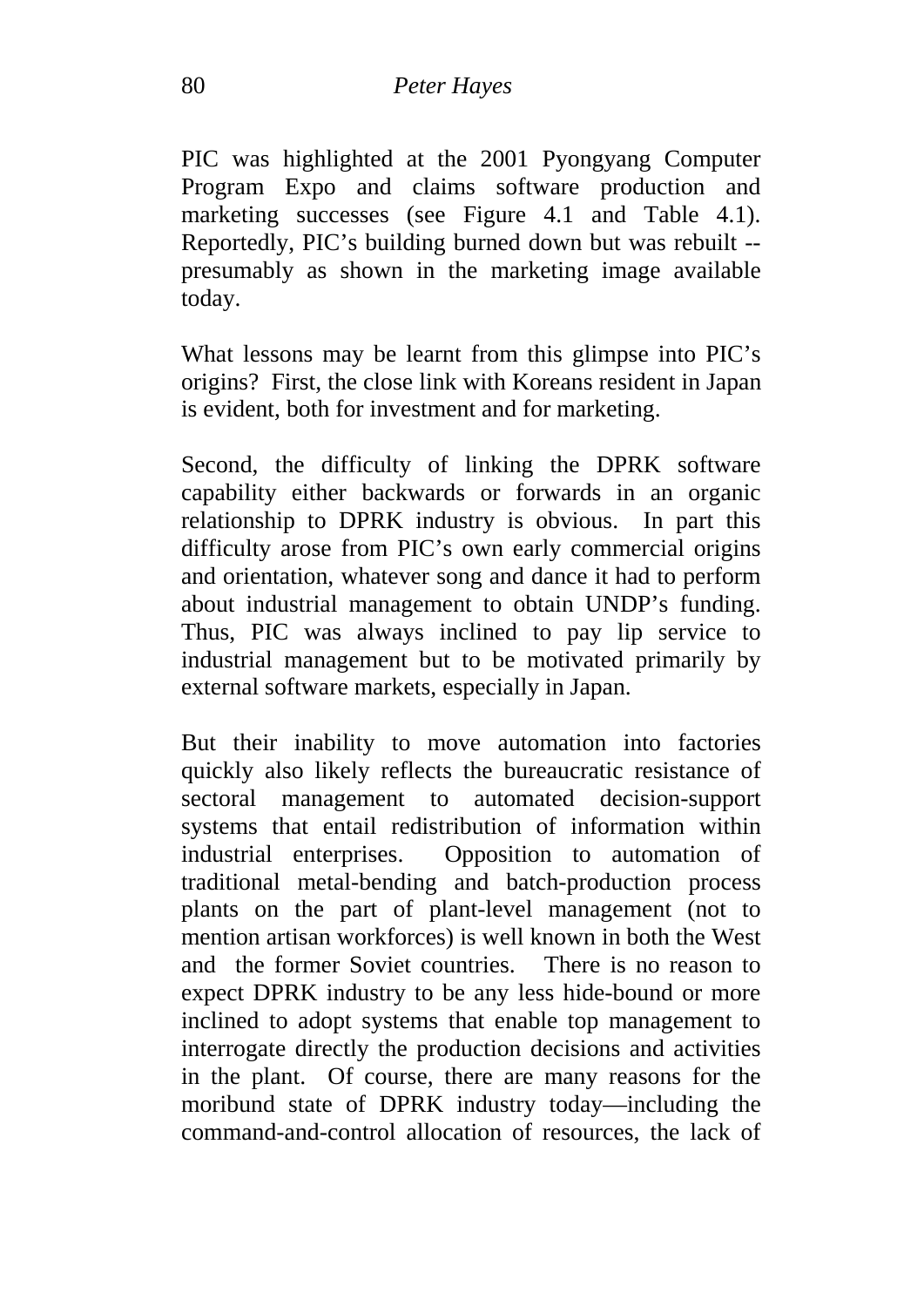markets and legal institutions, opacity in almost every aspect, the withdrawal of external support in the early nineties, the costs of sanctions, bad land-use decisions (leading to erosion and deforestation), bad luck (the floods and droughts), and insecurity (of the regime which clings to a police state, and the military pressure with associated diversion of resources from economic to military priorities).

Nonetheless, this experience bears directly on the prospects for reform, transition, and structural adjustment in the DPRK today in that it reveals how hard it will be to prepare the DPRK to embrace a networked, speeding world.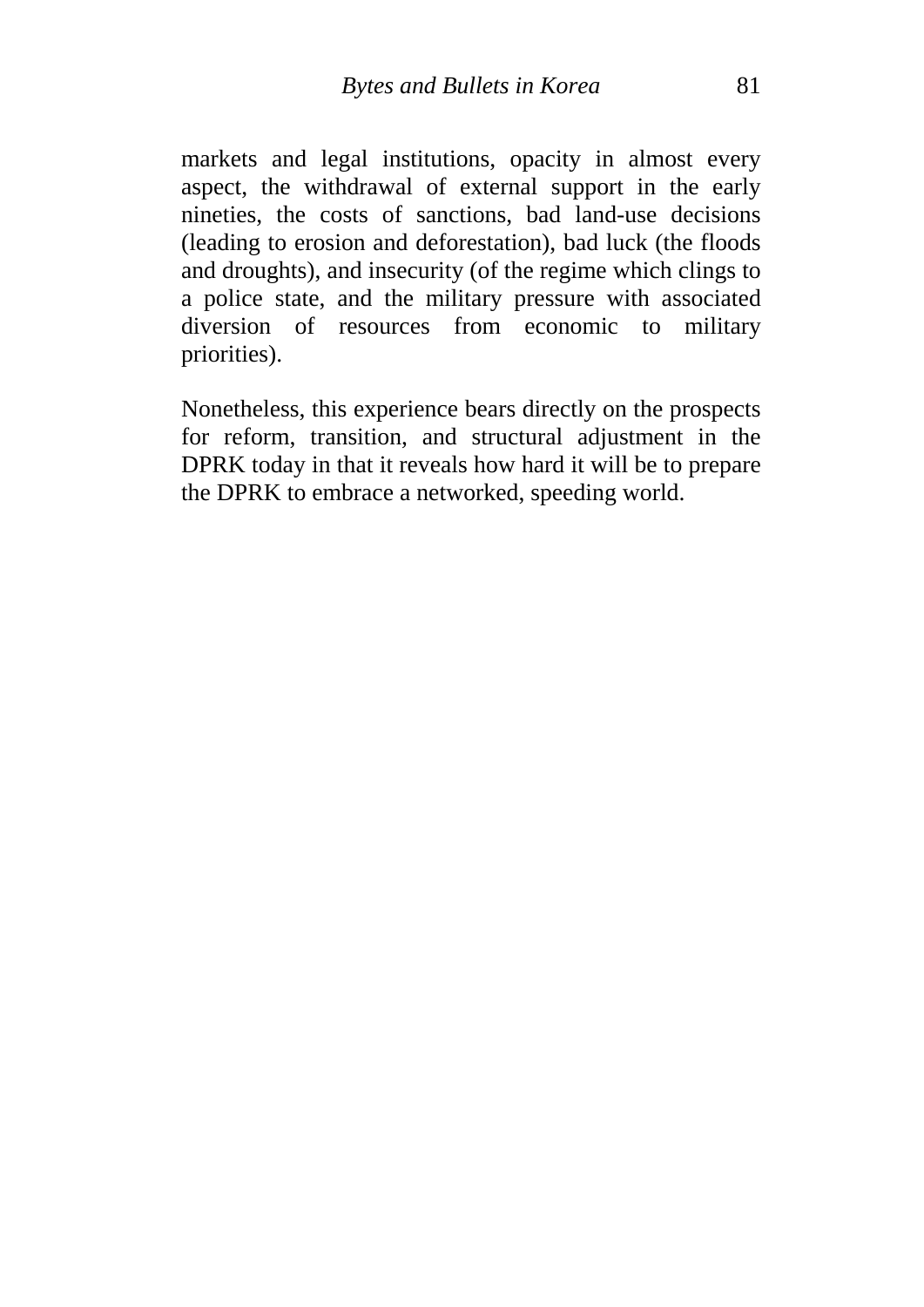*Figure 4.1. Pyongyang Informatics Center Advertisement* 

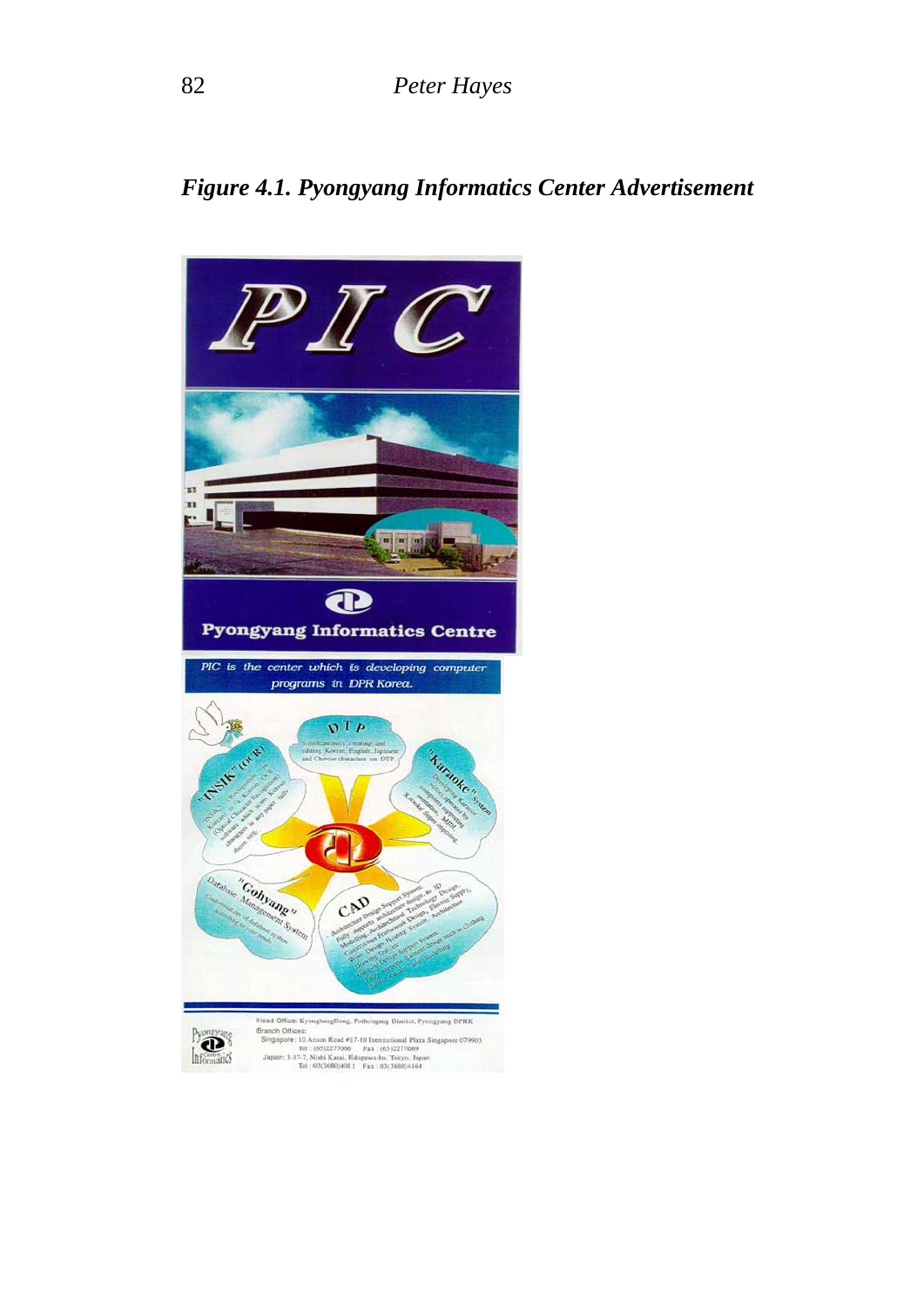| Program name            | <b>English name</b> | <b>Content</b>                                                                                                                                                                                                                                                                                   |
|-------------------------|---------------------|--------------------------------------------------------------------------------------------------------------------------------------------------------------------------------------------------------------------------------------------------------------------------------------------------|
| Changdok                | Changdok            | Multilingual word<br>processor – Korean,<br>English,<br>Japanese,<br>(Chinese<br>Hanja<br>characters), Russian                                                                                                                                                                                   |
| Tangun                  | Tangun              | Korean<br>Standard<br>character program                                                                                                                                                                                                                                                          |
| Jonja-chulpan-<br>chege | <b>DTP</b>          | <b>DTP</b><br>Multilingual<br>program<br>(Korean,<br>English, Japanese)                                                                                                                                                                                                                          |
| <b>Inshik</b>           |                     | Korean<br>word<br>recognition program<br>(recognition<br>rate:<br>95%)                                                                                                                                                                                                                           |
| Gohyang                 |                     | Database Management<br>System (DBMS)                                                                                                                                                                                                                                                             |
| Sanak                   |                     | Architecture<br>Design<br>Support System; Fully<br>architecture<br>supports<br>design,<br>3D<br>as<br>modeling, architectural<br>technology<br>design,<br>construction<br>design,<br>framework<br>electric<br>supply work<br>heating<br>design,<br>architecture<br>system,<br>drawing test, etc. |

**Table 4.1. Selected Programs Developed by Pyongyang Informatics Center** 

*Source*: http://www.korea-np.co.jp/pk/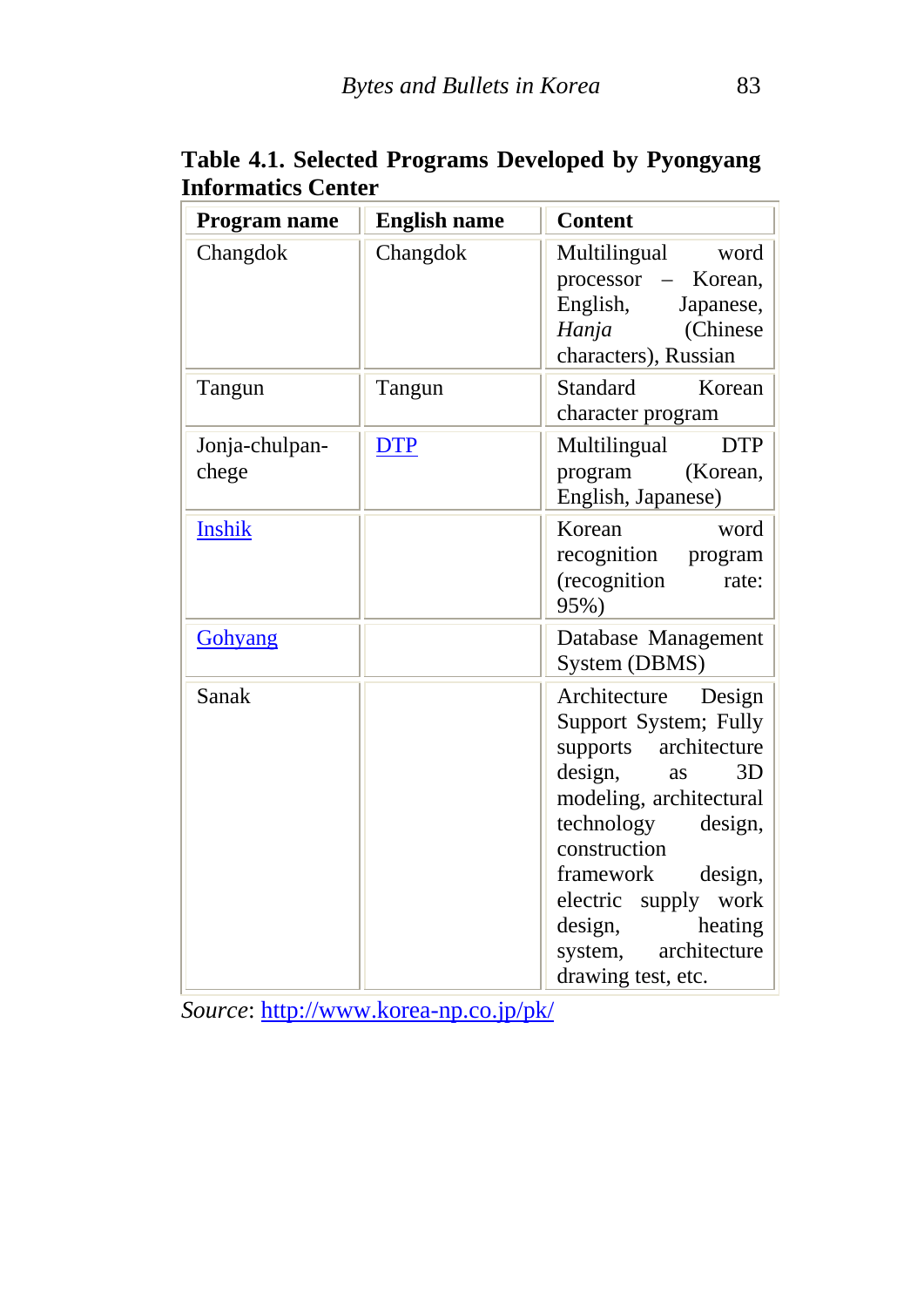#### **Networked North Korea – An Oxymoron?**

Anyone who has traveled or worked in the DPRK having lived in the informational hyper-velocity and hypersaturated world of the hyper-linked Internet, let alone the Enabled Internet<sup>70</sup> or the Extended, Enabled Internet, will be feeling distinctly surreal at the thought of a networked North Korea. Of course, the view standing in Pyongyang is always different to that standing in a western city, not least because it resembles Gotham City. At night in Pyongyang, it is hard to not think of Batman flitting around the Juche tower and swooping around the Koryo Hotel in search of Batwoman or more likely, the Joker. In Pyongyang, what you see is what you get -- concrete buildings, miles of them. Eventually, you realize that what you see is actually epi-phenomenal and that the real Pyongyang, the real DPRK -- even in rural areas -- is subterranean, below the surface, invisible to peering eyes or ears. Batman would be right at home in a North Korean cave. The grim realities of surveillance, vertical compartmentalization, opacity, dismal telecommunications connectivity, and poverty are not characteristics of a highly networked society on international standards.71

 $70$  Enabled Internet refers to the ability of distributed users (including objects) to process information and to coordinate and communicate directly without relying on central servers to process information; Extended Internet refers to the trend for the Internet and the enabled Internet to network classically physical activities or sectors such as energy delivery grids, construction, mining, or heavy industries to obtain major efficiency gains. The Enabled Internet has arrived (post-Napster); the Extended Internet is arriving (sensor –based, Internet enabled decentralized electricity production and demand side management of electric power grids).<br><sup>71</sup> See G. Kirkman et al, "The Networked Readiness Index: Measuring

the Preparedness of Nations for the Networked World," in *The Global Information Technology Report, Readiness for the Networked World, 2001-2002*, Oxford University Press, New York, 2002, available at: http://www.cid.harvard.edu/cr/pdf/gitrr2002\_ch02.pdf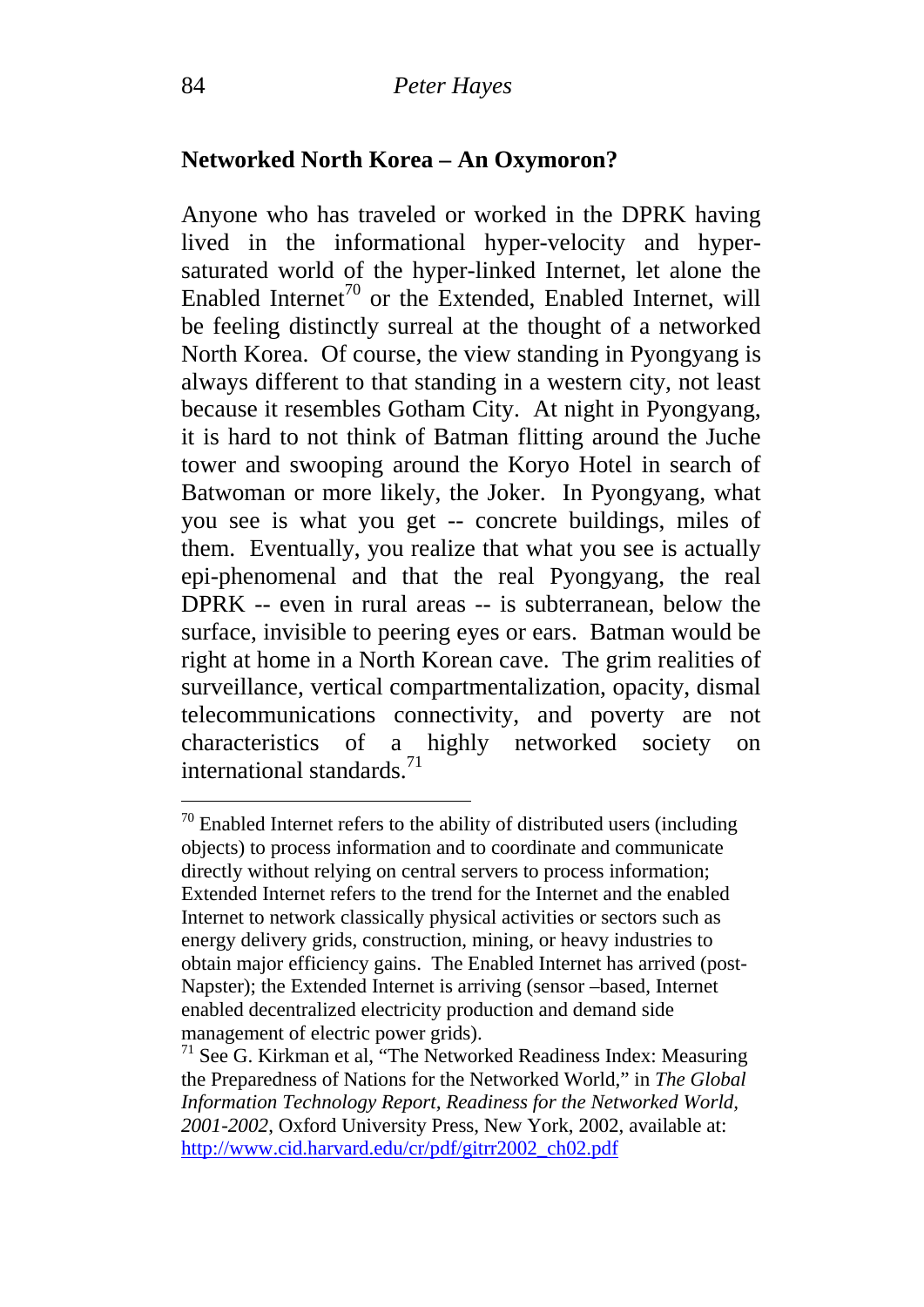In a systematic accounting of national networked readiness (see Figure 4.2), the DPRK does not even appear (the ROK is ranked twentieth globally on the combined index of network use and enabling factors, and fifteenth and twentyfifth with regard to these two indices respectively).<sup>72</sup> The DPRK Internet-cellular penetration is close to zero, as is PC connectivity, so network use is close to zero. Network access is almost zero due to lack of infrastructure, and slow speed and poor quality where connectivity exists. The factors that constitute a favorable network policy are systematically absent in the DPRK. The networked economy is similarly notable for the few tiny exceptions noted above. Only in the networked society factor does the DPRK have a slight enabling capacity—there is some social capital in the learning centers of the various academies and institutes, some nascent networked learning opportunities (linked databases, the computer learning room at the People's Grand Study Hall, and some limited ICT hardware and software production capabilities.

<u>.</u>

<sup>72</sup> See A. Mansourov and A. Matsegora, *Telecommunications Sector in the Democratic People's Republic of Korea (DPRK*), mimeo report to East-West Center, April 1999.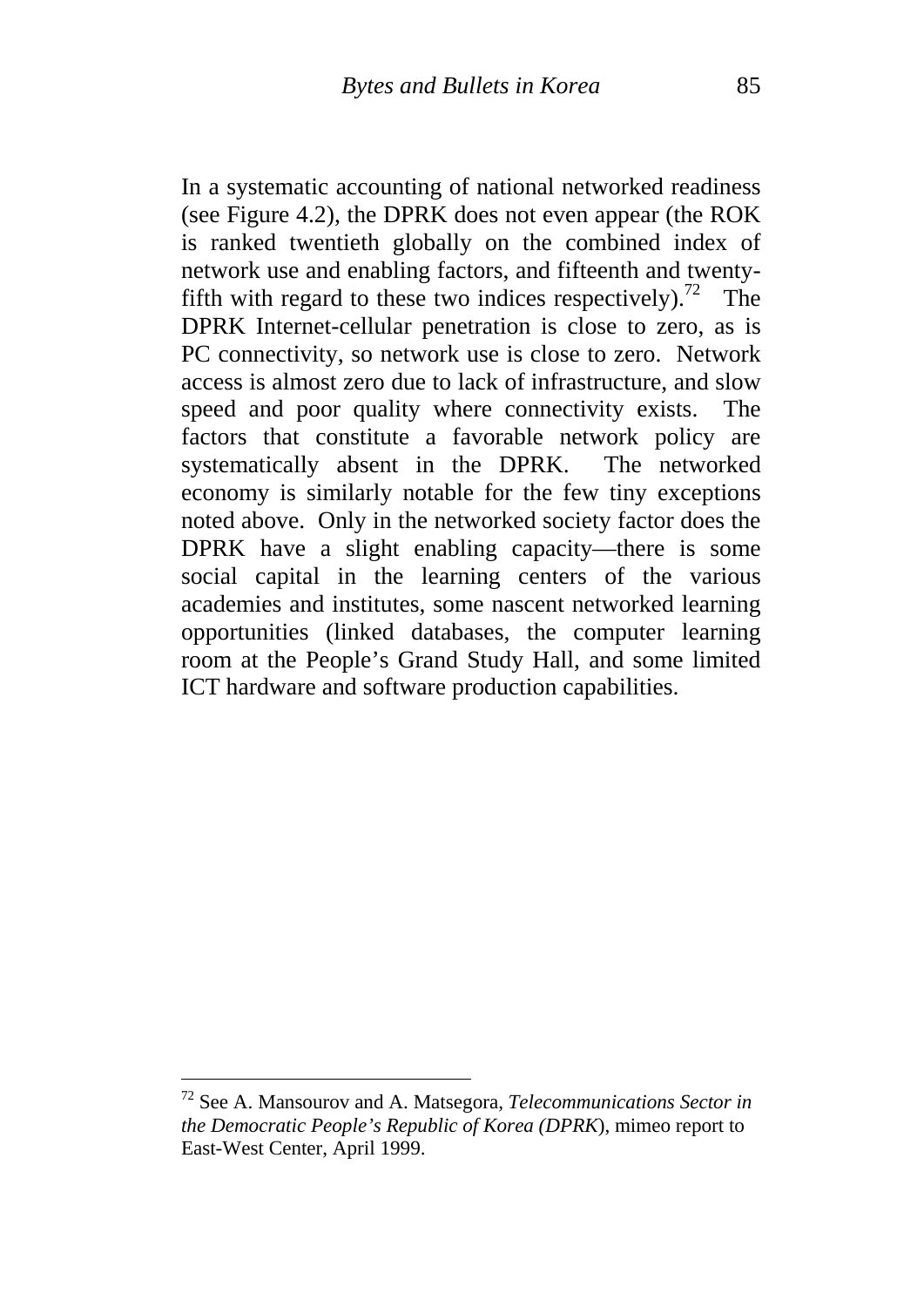### *Figure 4.2. Networked Readiness and the Impact of Telecommunications*



*Source: S. Beardsley et al, "Telecommunications Sector Reform—A Prerequisite for Networked Readiness," in G. Kirkman et al, "The Networked Readiness Index: Measuring the Preparedness of Nations for the Networked World," in The Global Information Technology Report, Readiness for the Networked World, 2001-2002, Oxford University Press, New York, 2002, p. 119.*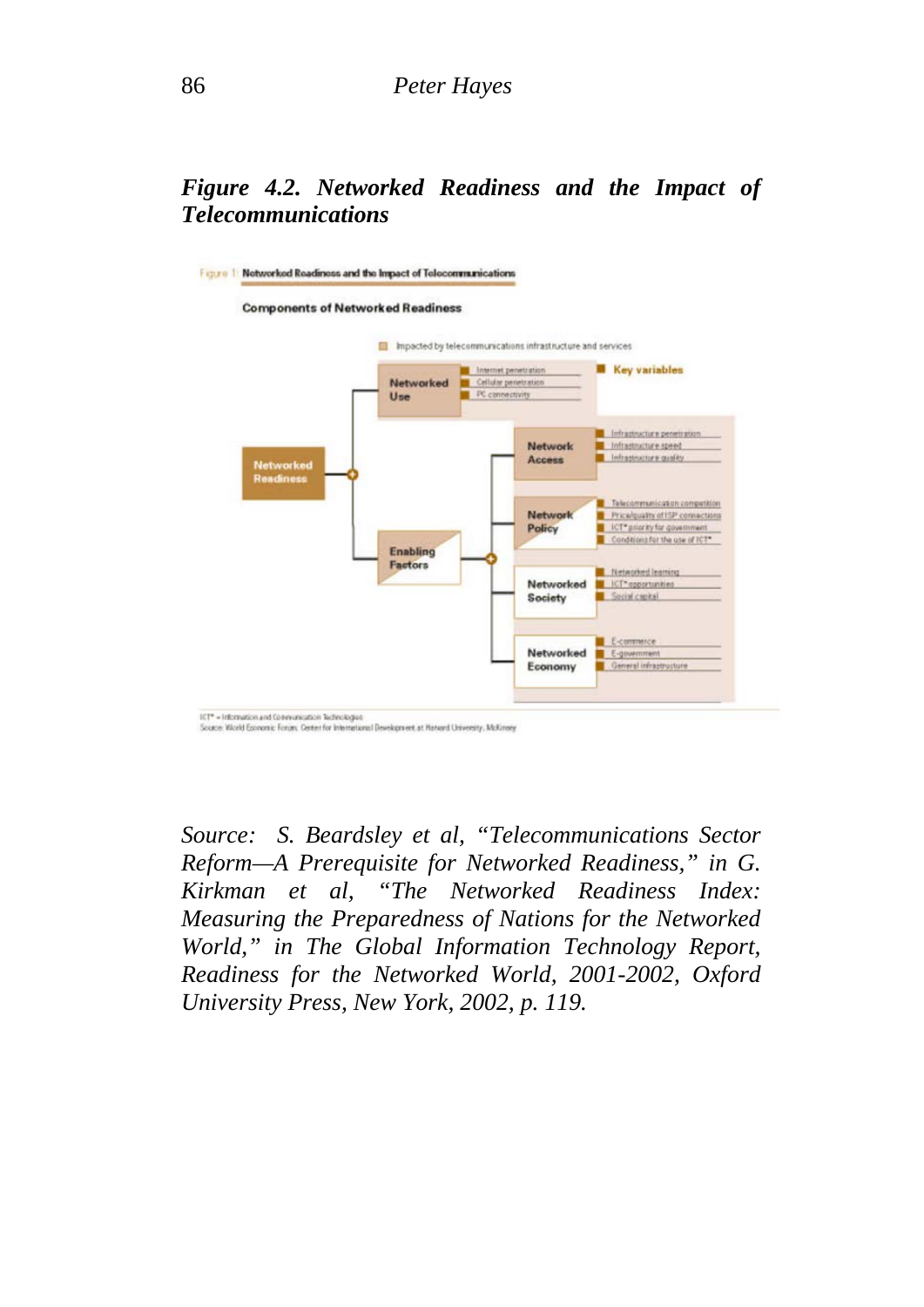In Pyongyang, telephones work reasonably well including to overseas locations (at extraordinary prices). Outside Pyongyang, telephony is a haphazard and time-consuming activity that only works in one direction -- out if the caller is lucky. Even major industries rely on antiquated telephony -- for example, the central power dispatch center relied on operator-assisted, hand-cranked telephones to connect regional power centers. Lightning and electric power grids move faster than such communication systems, leaving the grid open to cascading failures.

Nonetheless, early indicators may be observed that an electronic or e-DPRK is emerging. Cell phone signals can be picked up in Pyongyang. Kim Jong Il surfs the Blue House Web site regularly. European NGOs are allowed to use satellite phones. An Internet café opens in Pyongyang. North Koreans say that a new e-mail service is opening shortly in Pyongyang (land lines to servers in China have been used for e-mail/Internet access for some years after the DPRK shut down the few satellite phone links to international agencies). Reportedly, users will pay \$500 per year to send e-mail out, and another \$500 to receive email (!). North Koreans serving international organizations around the world may now receive Hotmail. A selective list of such indicators of change is provided in Table 4.2. (excerpt from the excellent coverage provided at http://www.vuw.ac.nz/~caplabtb/dprk/august02).

So which is it? A virtual DPRK connecting to the external world and wired internally, or a concrete bunker DPRK that repels networks that approach its force field like they are mortal enemies arrayed along the DMZ?

In this regard, the following three lines of enquiry might inform a more systematic enquiry into alternate DPRK futures. Given the over-determined nature of every aspect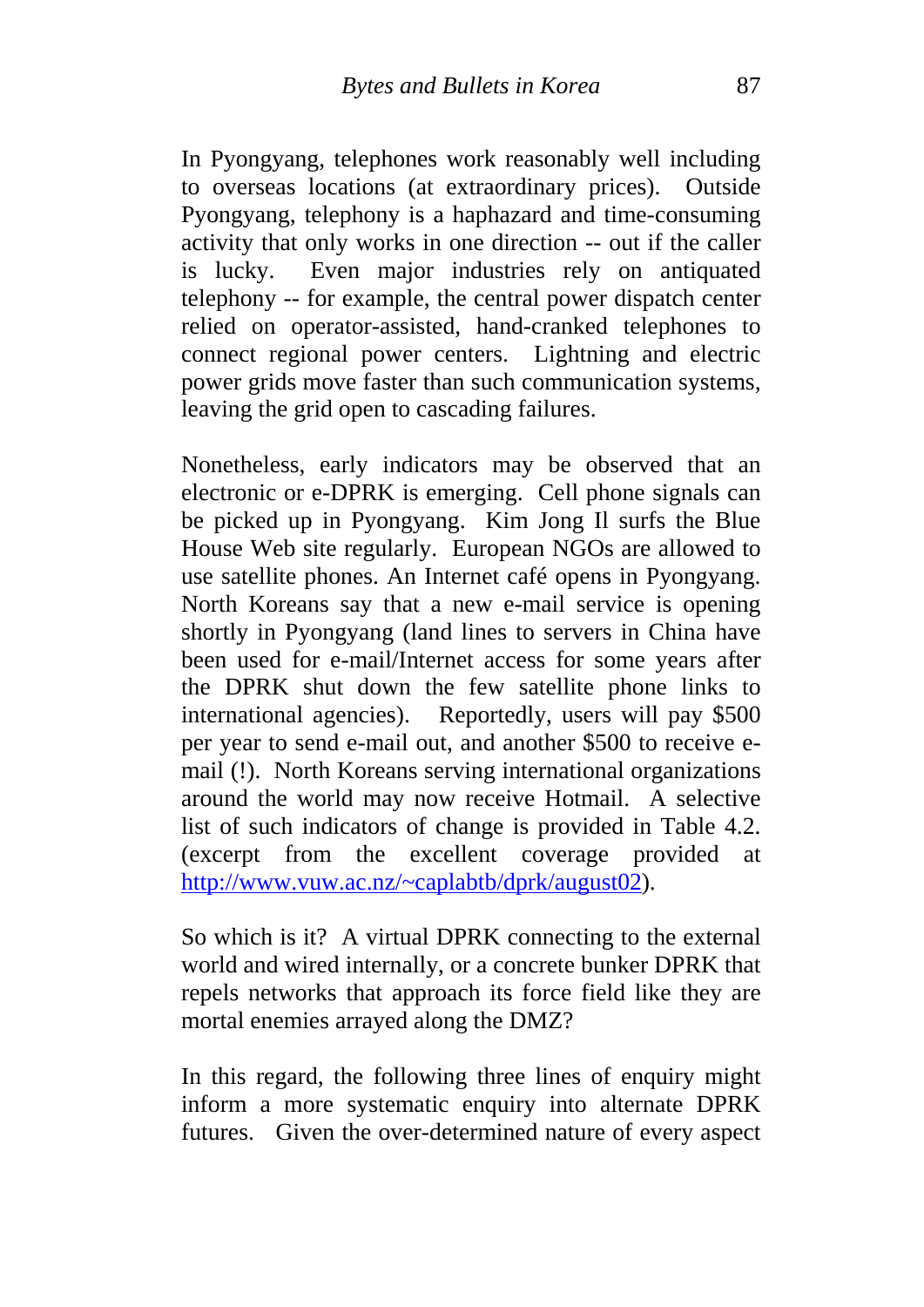of the DPRK -- geopolitical, economic, technological, ecological, cultural, and political -- there are too many significant and highly unpredictable driving forces that will ambush the two Koreas and the great powers that exert influence in the Peninsula to make predictive forecasts.<sup>73</sup> These three factors are:

- 1) Early niche market networks;
- 2) Central planning and line agency networks in creation of proto-markets; and
- 3) Opening access to social networks.

## **Niche Networks**

 $\overline{a}$ 

Here, one can refer to the need to provide networked communications and information support to the high-value development opportunities in the DPRK in the early phase of economic transition but before full-scale structural adjustment.

Given the DPRK's factor endowment and current location in a low-level equilibrium trap in which the marginal value of labor is zero or negative, the only way to move forward is piecemeal. Already, niche markets for existing DPRK resources exist. It is critical to bring these into active export status in order to both provide an alternative source

<sup>73</sup> See *Scenarios for the Future of U.S.-North Korean Relations: Engagement, Containment, or Rollback?* Report on the Workshops held at the Nautilus Institute*,* April 30-May 1, 2002 June 24, 2002, available on-line at http://www.nautilus.org/security/Korea/index.html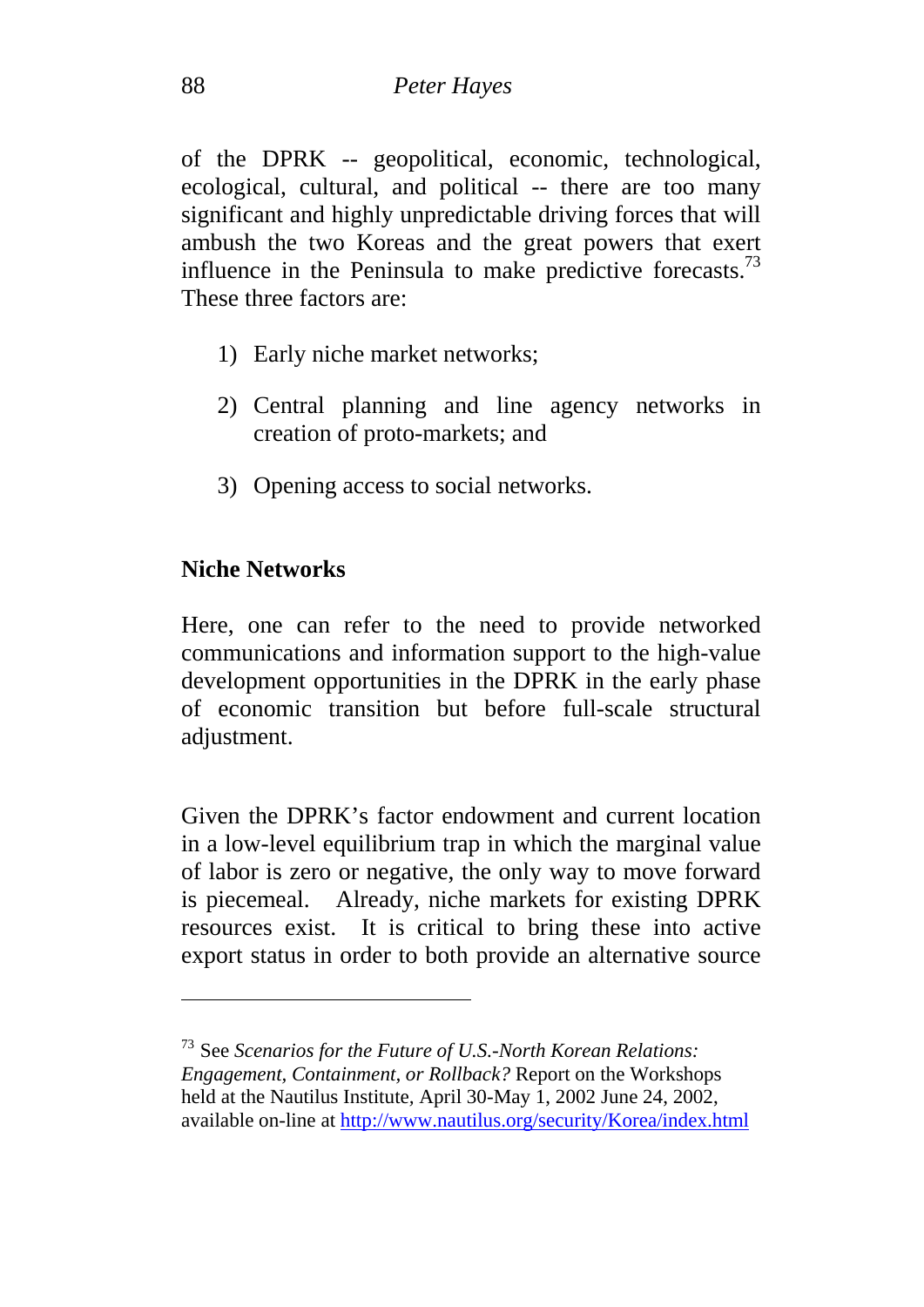of foreign exchange for the DPRK party and military elite, and to commence a process of investment in commercial activities. Some established possibilities are:

*Establishment of labor-intensive, information-intensive businesses in the DPRK* 

Such enclaves devoted to software and informationprocessing sweat shops would need the other simultaneous, limiting conditions on development lifted at their locations -- reliable power and telecommunications infrastructure, business-oriented training of existing software engineers and workforces, language training to break into non-Korean language markets. The Indian software export and Caribbean information-processing industries are models that the DPRK might emulate and, working in tandem with ROK software and information processing firms, are the most likely productive strategies. In less than a year, this strategy might employ upwards of 20,000 skilled North Korean laborers split perhaps 80:20 in serving Korean versus international (primarily Japanese) markets and earning on the order of US\$ 0.1-0.2 billion per year.

However, it is highly improbable that such a strategy would lead to a "leap-frogging" knowledge sector in the DPRK. It would work quickly precisely because it can be implemented at a micro-economic level without achieving backward and forward linkages to the rest of the economy. A knowledge sector implies fundamental and applied research and development capacities that are integrated into all sectors of the economy and are embedded in global networks of excellence. Clearly, the DPRK lacks the networked readiness -- the enabling factors as well as the network use -- that would support a knowledge sector in the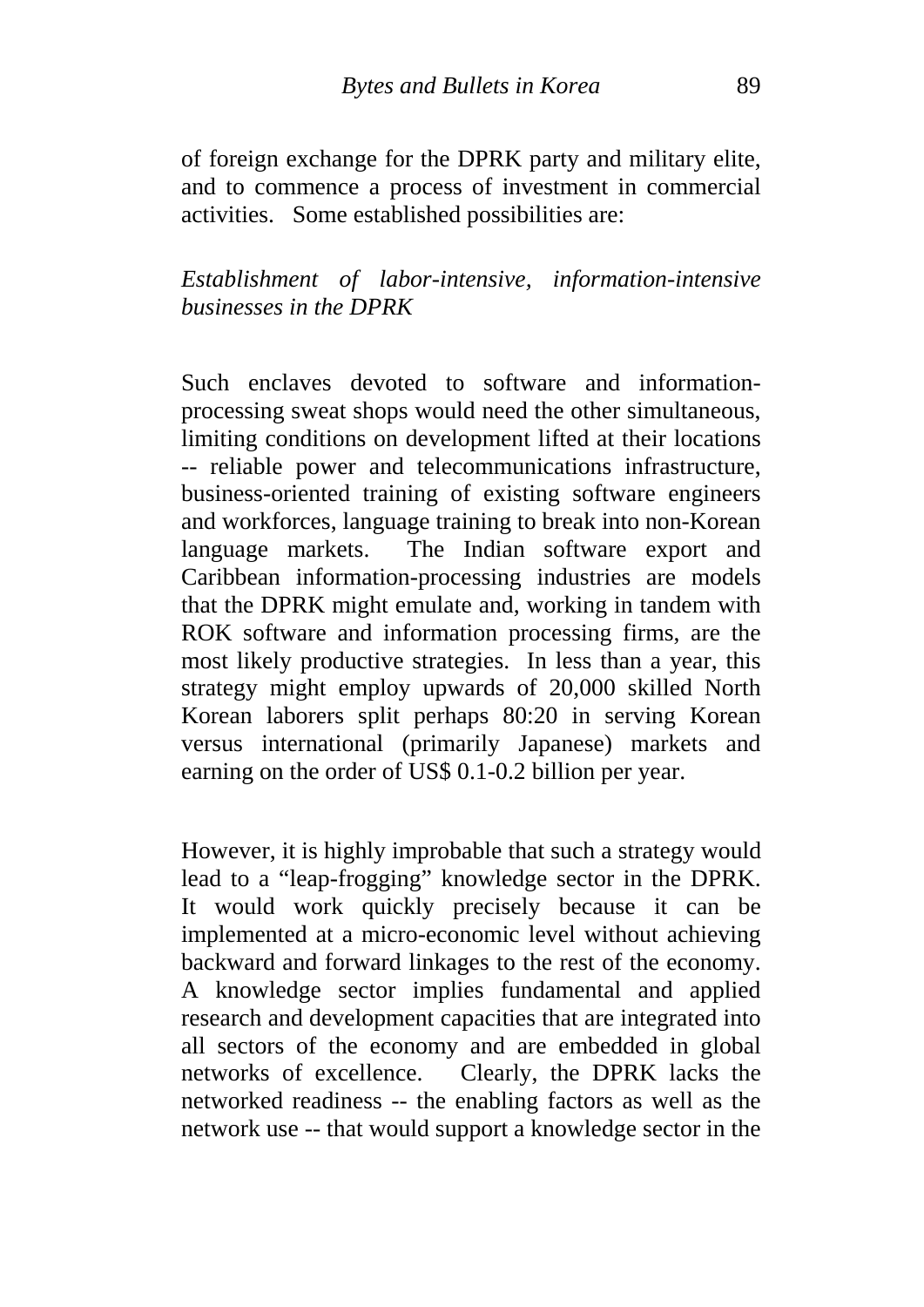DPRK. It will take decades not years for the DPRK intellectual sector to recover from the half century of almost complete isolation from universal science and applied technological development in domestic and multinational industry; and for reconstituted DPRK fundamental and applied R&D capacities to articulate with a market economy.

#### *Reactivation of mineral exports*

This is a second niche market that could be implemented rapidly on a discrete basis. In 1994, the DPRK identified eight mines that could be refurbished and recommence production for export of minerals such as magnesite and zinc. An example is given below in Figure 4.3. However, each mine is basically moribund and requires that the limiting conditions such as lack of power (on the order of five to ten megawatts per mine), rail and road infrastructure, mechanic equipment to mine, process, and transport ore, be overcome simultaneously. Although the global minerals sector is in the doldrums, DPRK mines may be competitive in specific markets. It should also be possible to create innovative frameworks in the early transitional period wherein the DPRK net earnings on minerals exports could be directed to verifiable humanitarian and market-oriented small-scale industrial development in towns and farms surrounding the minehead. This approach would ensure that the earnings are not dissipated in the military-industrial complex or diverted to military modernization. Each mine may require US\$ 5- 10 million of external investment from a foreign partner to refurbish and could earn a net US\$ 1-2 million per year.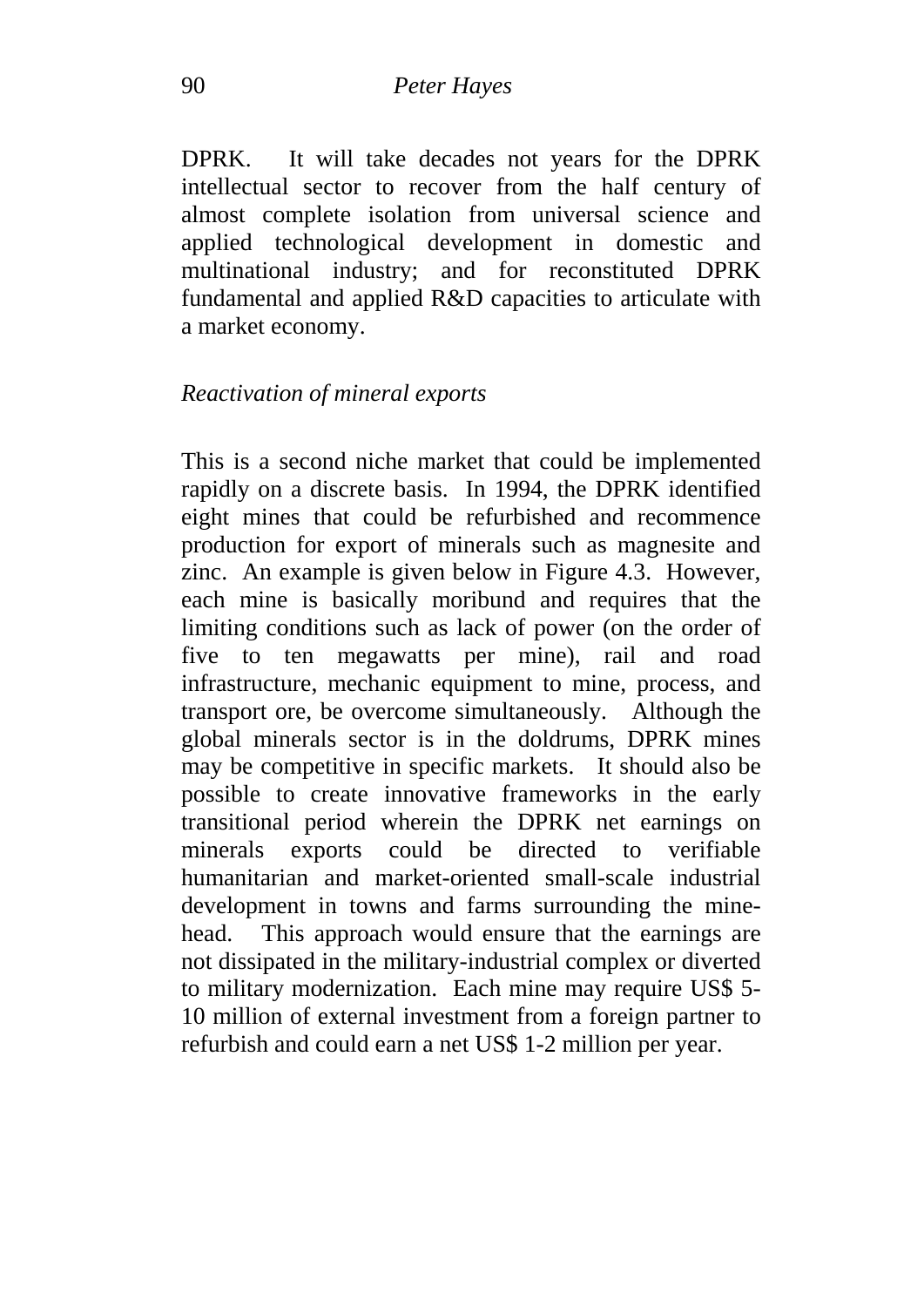As with information processing and software shops, mining industries often do little for local development beyond opening up regions with transport and communications infrastructure. Indeed, mines often bring negative environmental impacts to local communities and social disruption in the wake of camp followers and imported workforces. In the DPRK, however, such valid concerns (DPRK mines are notoriously polluting of rivers, and occupational health and safety practices in DPRK mines are almost non-existent) may be offset both by introducing global standards and by directing revenues to local development.

The major networking needs for the implementation of the minerals-sector strategy are not very demanding. A satellite phone at the mine head office and at the export facility, combined with telecommunications connectivity with the external joint venture partner would suffice. Internally, a transparent set of accounts that meet international business standards adhered to by an external investor would need to be supported electronically, while the DPRK management would need proper training in minerals economics and markets in order to ensure that DPRK interests are properly served in the terms of the transactions implemented by a joint venture. Such analytical capacity needs to be created in the DPRK mining corporate management -- but the autonomous-from-Pyongyang requirement should be feasible. For in reality, DPRK quasi-statal firms have operated in this fashion in responding to external markets without reference back to Pyongyang.

#### *Inter-connected Network Corridors*

Re-connecting railway lines and laying new regionally inter-connected pipelines and power grids is an important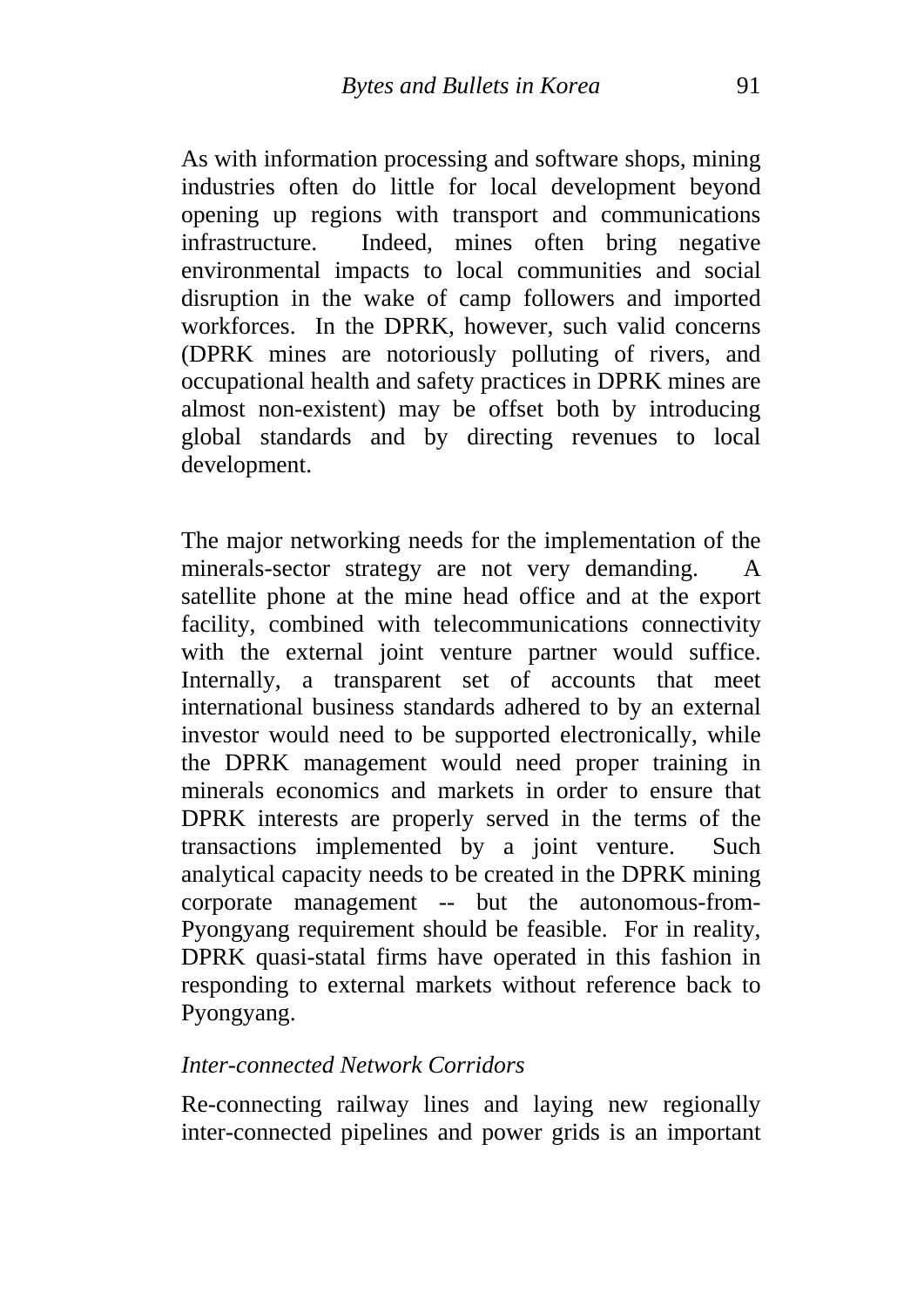opportunity for the DPRK to gain rent on right-of-way corridors from the primary users of such infrastructure stretching all the way from Norway to the ROK.

The railway connection appears to be moving fastest, followed by power grids pushed by the geopolitical pressure of completing the KEDO light-water reactors followed last by gas pipelines that will cost many billions to construct over decades.

Inter-connected networks can operate as if the DPRK itself does not exist provided the users pay rent to the DPRK for use of the corridor. But the DPRK will gain a number of entry points in each of these inter-connected networks from which it can obtain service (ship or receive goods, import or export power -- especially the KEDO LWR power, and obtain gas supplies). As with the other two niche-network markets, these physical grids will have their telecommunications and Internet enabling and extended information dimensions. But unlike the other two discrete opportunities outlined above, the critical dispatch functions will be conducted by a regional dispatch center that the DPRK will not control nor be able to take hostage. For investors in such large-scale networks will require dispatch be embedded in reliable infrastructure and staffed by operators not subject to DPRK political and cultural practices.

## **Preparing for Structural Adjustment**

The DPRK is not prepared to undertake full-scale structural adjustment. It will not do so until the United States removes it from the list of terrorist states and allows it to use the World Bank to enable its adjustment and to act as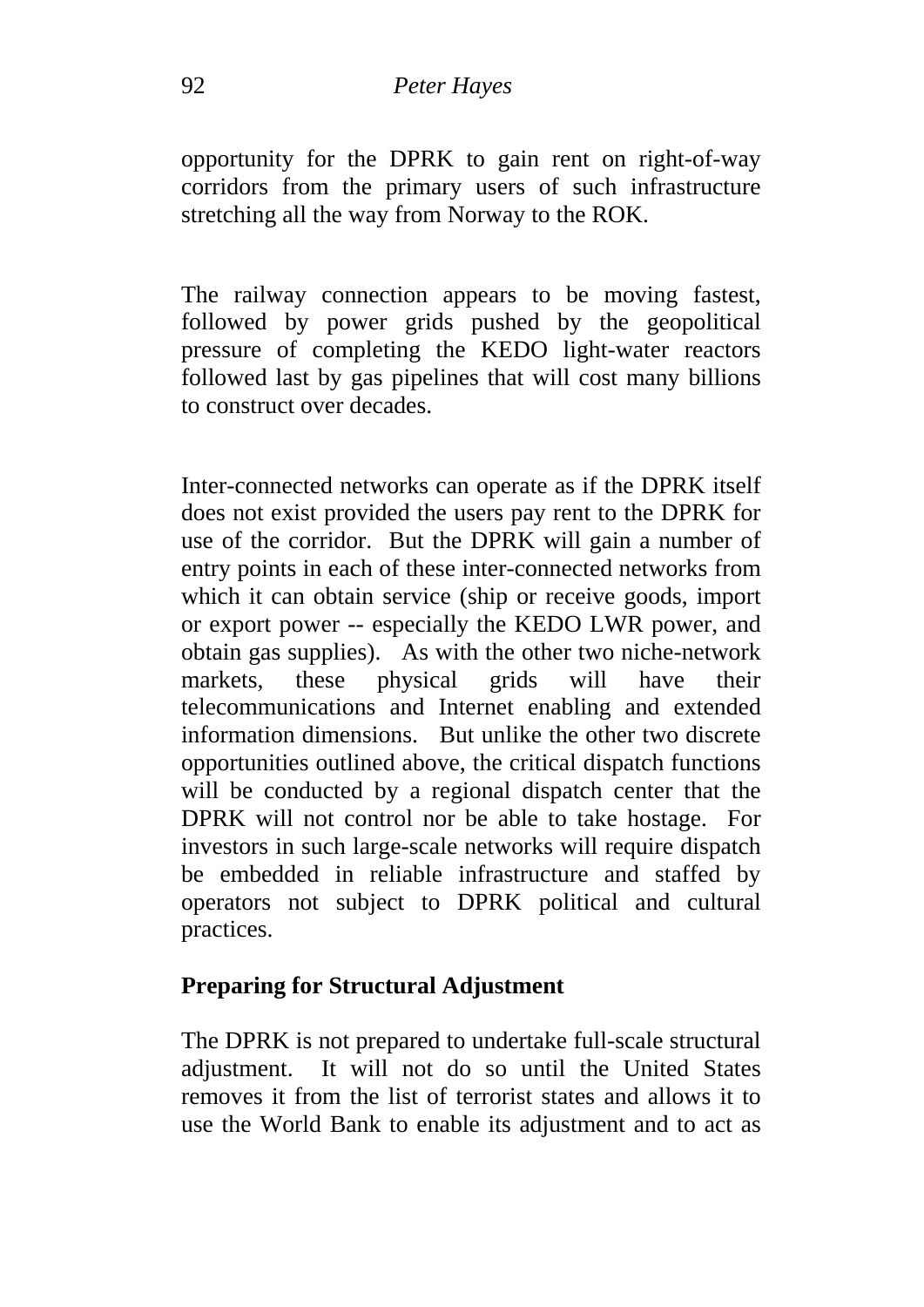an intermediary for major bilateral aid (Japanese reparations) and for private investors and lenders. The most important steps are to establish a new macroeconomic framework for markets, the rule of law, and educational strategies for retooling the literate but exhausted population. This chapter will not address the telecommunications reforms and strategies that are needed to support structural adjustment, nor the creation of fasttrack special zones such as that just announced for Sinujui on border with China. Rather, it will point to the need for the central planning apparatus to shift from its current subordination to the Korean Workers' Party to an independent technocracy modeled after the ROK Economic Planning Board during the ROK's own transition from a rentier landlord dominated state to an industrial accumulating society in the 1958-65 period.

As the DPRK shifts from the extraordinarily centralized, politicized and personalized decision-making system embodied in Kim Jong Il and the party apparatus to a legalbureaucratic planning and policy-making system reporting to the Prime Minister's office, the conceptual framework and software systems that support decision-making will be crucial to outcomes. The risk is that the old physical input-output modeling with associated top-bottom physical databases will remain the basis of decision-making and resource allocation; whereas what is needed are price-based models that simulate the behavior of proto-markets as state enterprises are forced into competition with each other instead of running vertically and horizontally integrated monopolies.<sup>74</sup> The availability of computing power,

1

<sup>74</sup> Note the type of software advertised at the Beijing Expo: "*Puhung*" (reconstruction), a support program for drawing state economic plan, realized automation of calculation duties, which occupied 80 percent of the process of state economic planning. "*Nalgae*" (wing), a support program for calculation of balance between sectors of the national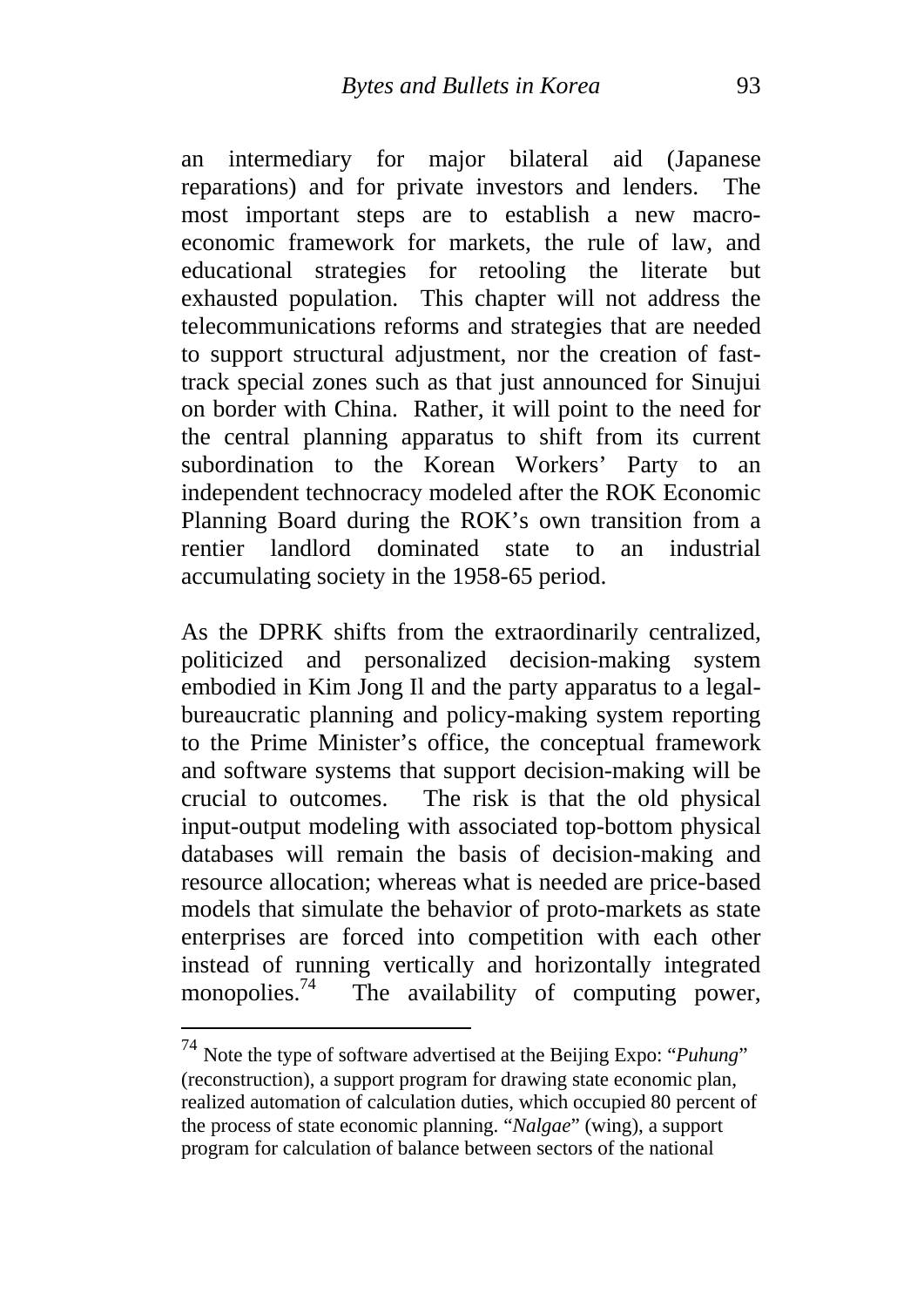copious information, and central planning software (as was advertised at the Beijing software expo) is no substitute for the decentralized decision-making by millions of people who optimize their own decisions when faced with price signals in local markets. What is needed more than central planning is communication of prices, especially differential prices, so that local consumers and producers can make well-informed and timely decisions of their own in markets. Relatedly, starting up local markets is the prerequisite for the existence of such price data, without which communications infrastructure is meaningless in the DPRK $^{75}$ 

The second risk is that the new technocracy will try to reactivate old bad habits by mouthing new words. Thus, moribund sectors that only ever operated due to extensive reliance on slave labor, external support from the former Soviet Union, and obsolete and incredibly inefficient technology (such as making fertilizer from coal) should not

economy, can remove 4.3 percent deviations in the distribution plan of supplies and reduce to 3 months the process of dovetailing work among sectors, which took 5 to 6 months. Other remarkable programs were "*Manpung-ho*" (Lake Manpung) version 2, a land adjustment design program; "*Supung*", a supporting program for production planning hydroelectric power plants; "*Tamsaek-1*" (search), a supporting program for crude oil-probing projects. These programs were developed in order to solve urgent problems, which now confront the construction of the DPRK's socialist economy.

 $<sup>75</sup>$  In this regard, the United States must make a choice: will it allow</sup> transfer of market-oriented planning software to the DPRK to support the transition, or continue to block it. In our own experience, the Commerce Department would not tell a software supplier willing to provide a free copy of Long Range Energy Alternatives Planning (LEAP) software to our DPRK counterparts whether they would be breaking US export laws, even after the sanctions were lifted. To date, the software still has not been transferred.

1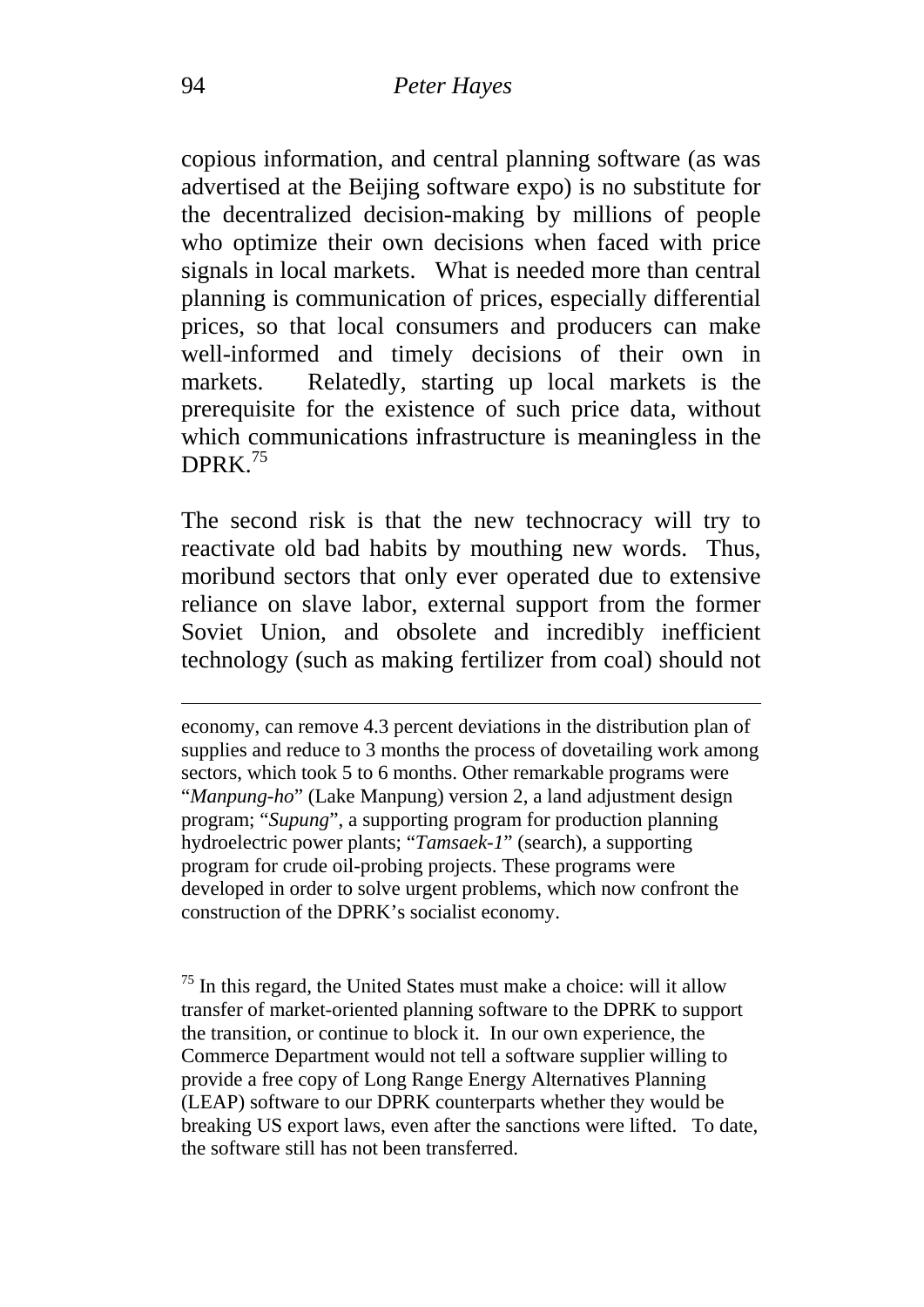be maintained let alone be viewed as the basis for new industries in the DPRK. Bulldozers are most appropriate in such circumstances.

The third risk is that the party bosses become the new billionaire entrepreneurs running horizontally and vertically integrated trading and manufacturing empires inside and outside of the DPRK. The shift from an absolutist and monarchic state buttressed by modern means of totalitarian control to an entrepreneurial elite will be difficult in the DPRK without immense corruption as party leaders translate their political power into economic power. Eventually, this dynamic may lead to conflict between the emerging political-corporate and the old military-industrial elites -- perhaps when the former try to sell real estate north of Seoul on the DMZ -- long the exclusive preserve of the DPRK military. Who can tell -- but the fusion of political, economic and military power in the DPRK polity and its slow but necessary dissolution into its separate elements such that a modern, and likely authoritarian, market state can emerge is fraught with peril for which there is little precedent.

#### **Social Networks**

Unlike many DPRK observers, this author does not believe that the population, especially the intermediate managers at the provincial and local levels, is ignorant of their absolute and relative deprivation. While they may not know whether the stock market was up or down the previous day in Seoul, they know whether they were hungry on any given day. And, they know a great deal about the external world, including about the ROK and its economy. This decentralized knowledge arose from the social-control system itself in the pyramid of power that culminates in Kim Jong Il. In short, the tighter the control, the faster the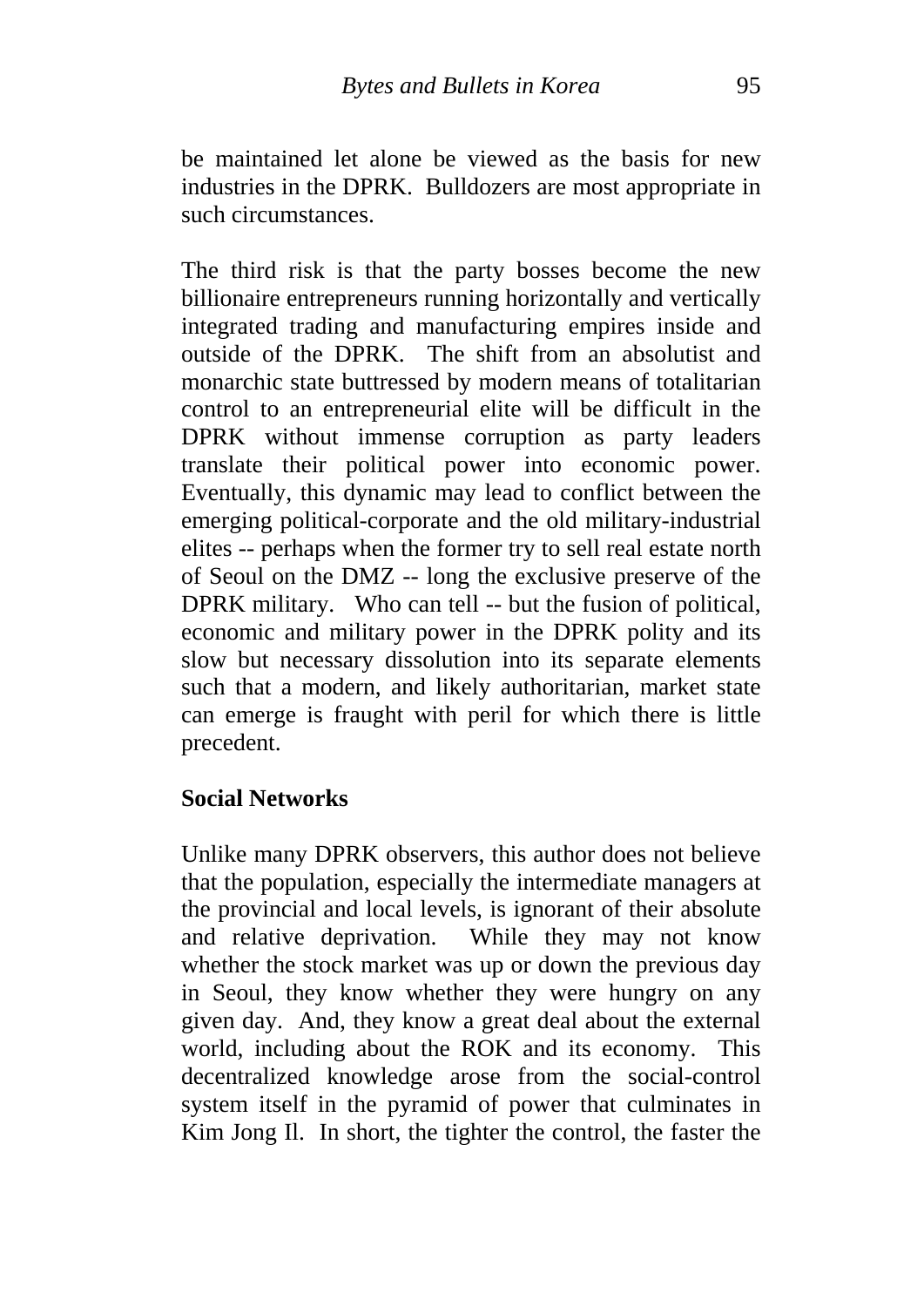circulation of elites at every level as the surveillance and control systems broke up potential alignments of opposition to the party and its leadership. Like detergent in a washing machine, this circulation system ensures that ignorance was washed away, even in the furthest reaches of the control system.

Now that the DPRK elite itself has declared that the old model has failed, the population's private knowledge obtained via personnel circulation and their stomachs is consistent with the public line of the leadership. Thus, ordinary or elite North Koreans "discovering" that they are absolutely and relatively deprived, or that they have been lied to should not create any political instability. No news in that for most North Koreans—they are not stupid.

The confidence of the DPRK leadership in the face of constant defection is otherwise inexplicable. To the DPRK leadership, defection represents a gain, not a loss. It draws on the resources of the Korean diaspora to reduce the economic pressure on the DPRK distribution system. It creates new trading networks across the borders with China and the Russian Federation. It exports alienated Koreans to become someone else's problem. And it tests the loyalty of those elite Koreans who choose to stay and live with the cultural dissonance of their cosmopolitan identity in the context of the narrow options offered by living in the DPRK. Thus, we have seen the apparent contradiction of accelerating defections with increasing opportunity for elite North Koreans to travel and study abroad—hardly the mark of a frightened leadership.

Until labor markets evolve in such a way that would allow North Koreans to travel and work in substantial numbers in the ROK, most North Koreans are likely to stay put. The creation of networks that support social connection and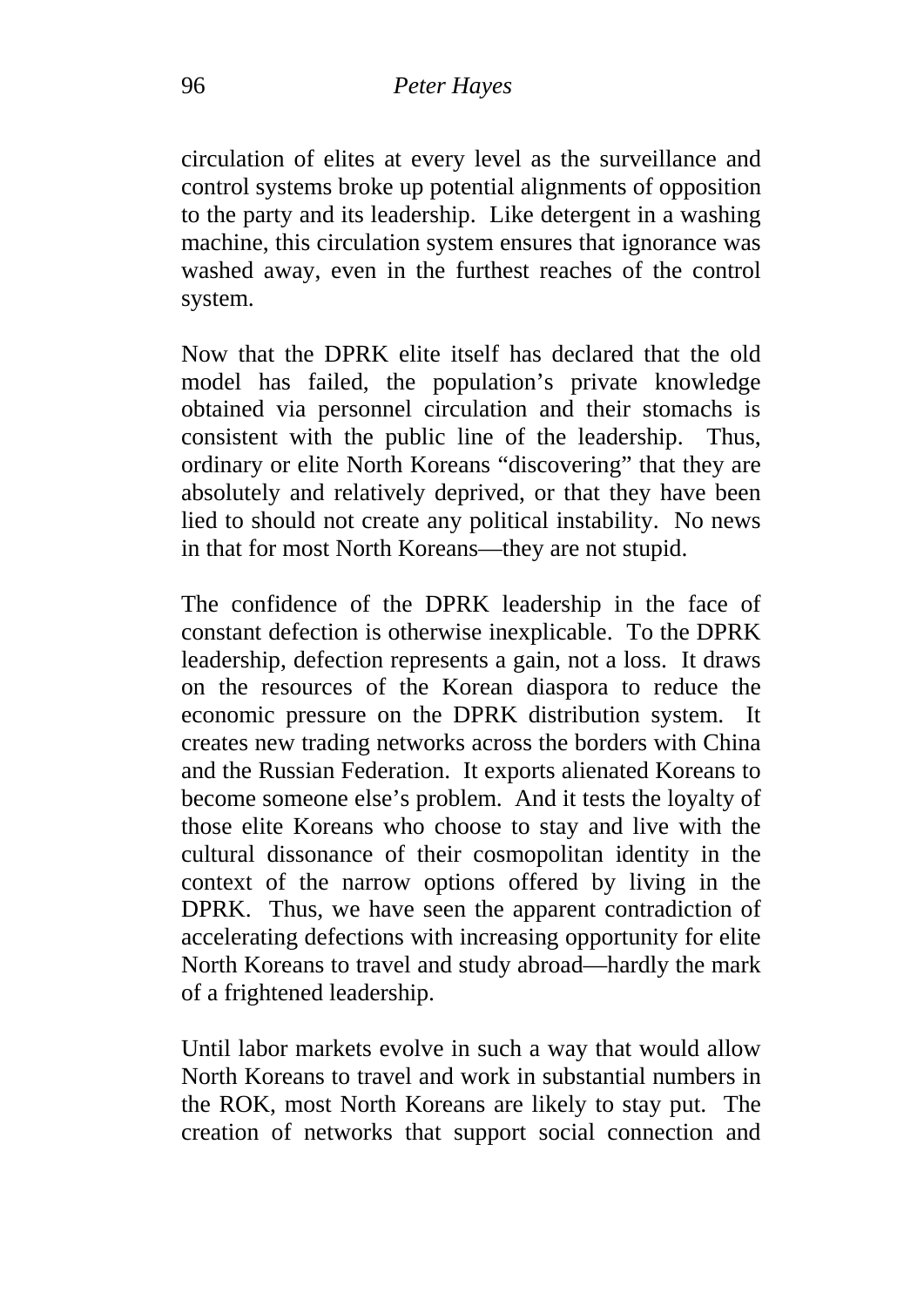cultural identity without travel and at low cost are therefore very important to the political and social stability of the DPRK. In this intensely conservative culture, especially in the rural areas, networks that provide near-zero cost financial remunerations from migrant laborers and overseas relatives will enable very poor Koreans to supplement their meager existence whatever happens in Pyongyang and Yongbyon.

In a similar vein, providing networked support for family cyber-unification and contact for documenting the lost generations of Koreans in the North from the colonial, war, and post-war periods, for creating online but at-distance repositories for photographic and other cultural archives, and for the exploration of a hybrid Korean identity in the midst of the globalization -- these and many other tasks will be undertaken by decentralized, non-state actors with the new tools of the enabled Internet. The shape and timing of these outcomes cannot be predicted except that they are likely to happen before we expect, and in ways that are currently unimaginable. They will happen anyway because motivated humans always find ways to communicate with each other.

#### **Table 4.2: Indicators of Emerging e-DPRK**

SEPTEMBER 2002

- North says it opened homepage for joint venture company
- Morning-Panda Joint Venture Computer Company commissioned
- South Korea's IT investment to North amounts to \$8.7 million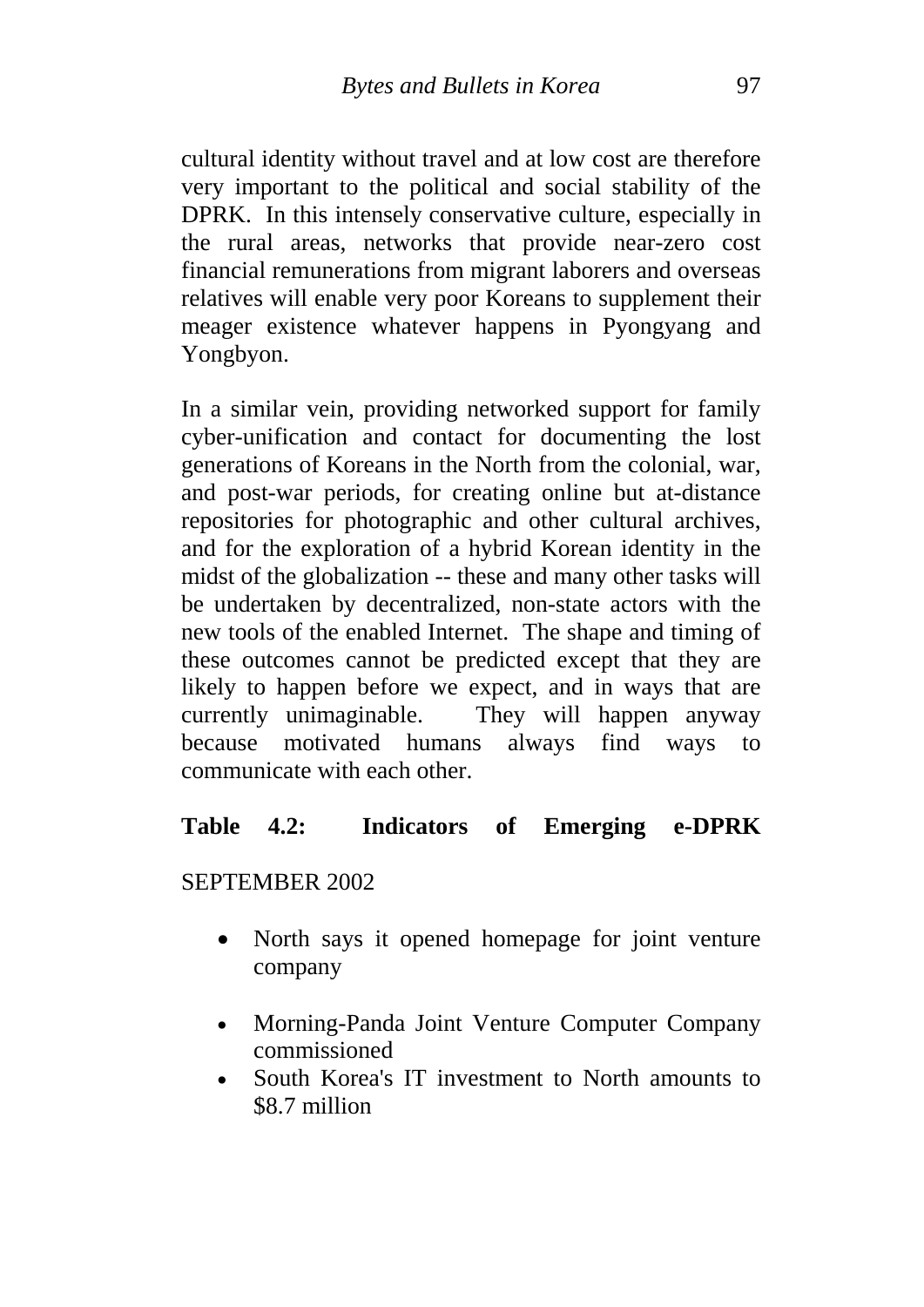• Economic delegation from North Korea looking around one of the factories of Samsung Electronics in Suwon, South Korea on Thursday

## AUGUST 2002

- Professors Return from NK Exchange
- Malaysia's IT delegation arrives in Pyongyang
- Pyongyang opens business-friendly computer center [Website][e-commerce]

#### JULY 2002

- Computer lecture room installed in Grand Study Hall
- U.S. opposes plan for phones in North
- North Korea develops pen-based computer
- North Korea develops keyboard-free computer system

JUNE 2002

- Animation world of North Korea
- (DPR)Korea Lotto Joint Venture
- Seoul official upbeat on North's IT sector
- N.K. invites Korean-run IT firms in U.S.
- Chinese, N.K. Firms Set up Joint-Venture PC Company in Pyongyang
- North Korea's Policy Shift Toward the IT Industry and Inter-Korean Cooperation
- Northern IT center in search of orders from abroad
- Pyongyang to host international forum on IT

## MAY 2002

• Pyongyang opens its first Internet café